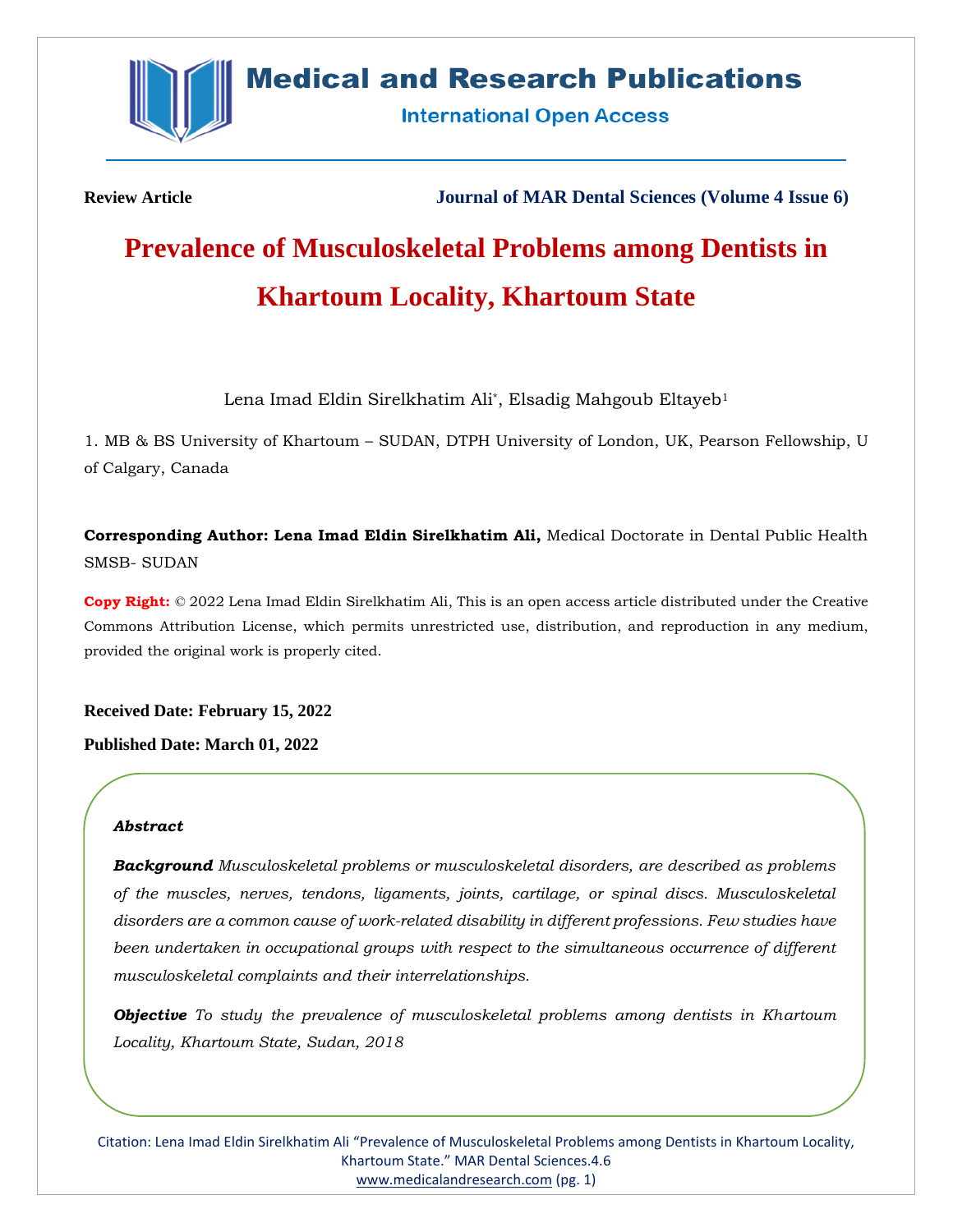*Methods Descriptive cross-sectional hospital-based study conducted in health facilities that provide dental health services in Khartoum locality, Khartoum state, Sudan from December 2017 to October 2018. Data entered, cleaned, and analyzed using Statistical Package for the Social Sciences (SPSS), version 25. 0..*

*Results This study covered 230 study participants (dentists) recruited randomly from Khartoum state, Sudan, 2018. The mean age was 31.1 ± 5.9 and male: female ratio 1:2.2. Regarding professional background, the study found that (26.1%) were specialists, (10.9%) registrars and (63 %) were medical officers. The mean working experience was 6.6 ± 5.7 years. More than half of them (51.7%) were not satisfied from their economic status. Regarding the presence of musculoskeletal problems, the study found that (87%) of the study participants had this problem. (7%) of them with severe degree and (27%) of them for several years. Our study revealed that dentists have many musculoskeletal complains such as fatigue (62%), pain (54%), discomfort (44.5%) and strain in (18.5%). The most common sites affected in the body with musculoskeletal problems were; lower back (57.5%), followed by shoulders (46%), neck (42.5%), a mid-back area (23%). Less common sites were wrist (21%), leg (20.5%), feet (20%) and upper back region. Concerning the working positions, nearly two thirds of the dentists under the study preferred sitting position during working (62.6%), while actually 29.6%) of them worked on standing position and (7%) worked on both standing and sitting positions. The analysis found a significant relationship (P = 0.003) between the economic status nonsatisfaction with the occurrence of musculoskeletal problem.*

*Conclusion and recommendation the study concluded that considering the high prevalence of musculoskeletal disorders among Sudanese dentists.* 

*Keywords: musculoskeletal problems, work-related musculoskeletal disorders, ergonomics disorders, Dentists.*

Citation: Lena Imad Eldin Sirelkhatim Ali "Prevalence of Musculoskeletal Problems among Dentists in Khartoum Locality, Khartoum State." MAR Dental Sciences.4.6

[www.medicalandresearch.com](http://www.medicalandresearch.com/) (pg. 2)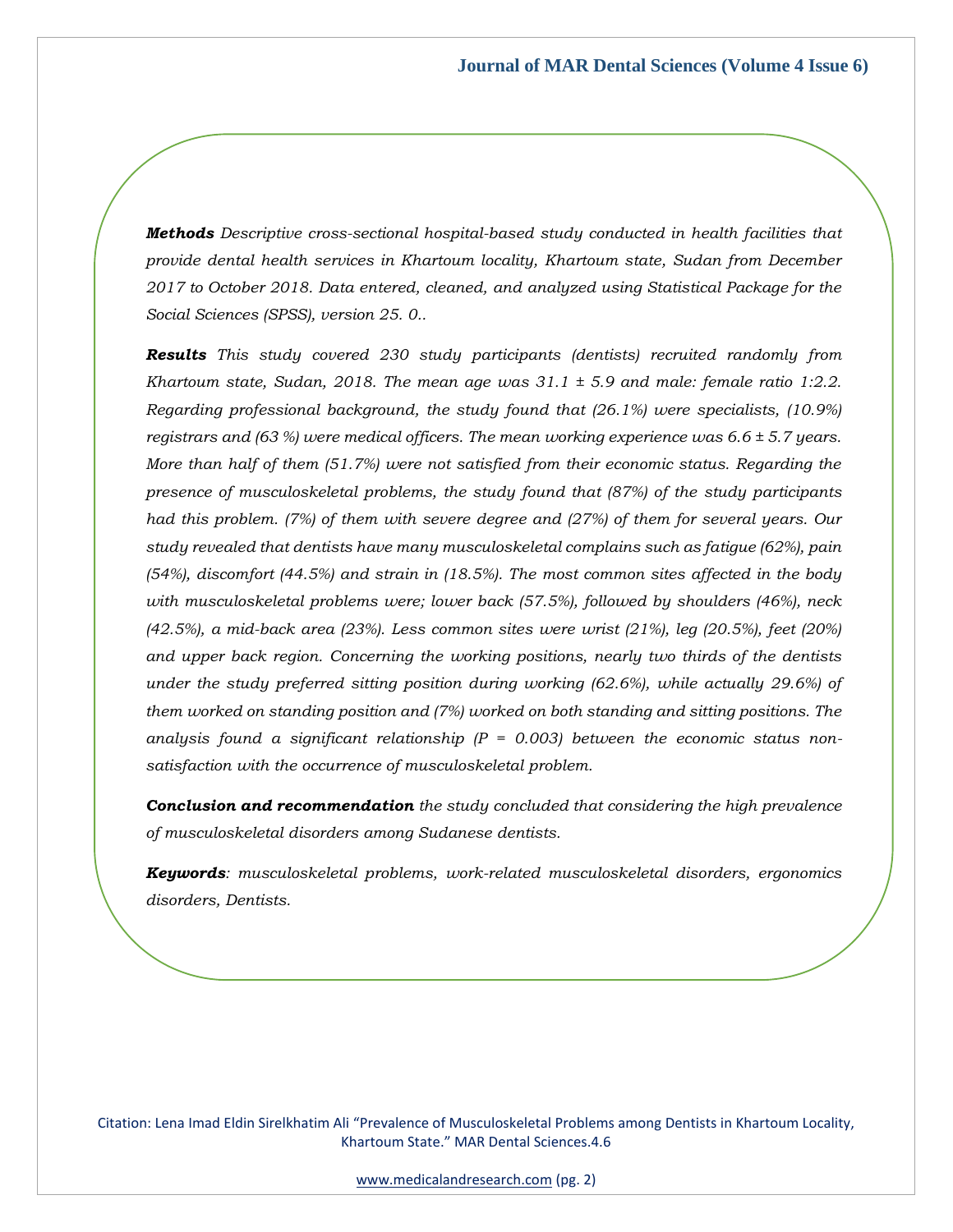#### **Abbreviations**

MS Musculoskeletal MSDs Musculoskeletal Disorders OR Odds Ratio PSPs Prolonged Static Postures WHO World Health Organization WMSDs Work-Related Musculoskeletal Disorders

#### **Introduction**

Musculoskeletal problem or musculoskeletal disorders (MSDs), are described as problems of the muscles, nerves, tendons, ligaments, joints, cartilage, or spinal discs **[**1**]**. The term "work-related musculoskeletal disorders" (WMSDs) refers to MSDs that are made worse or longer lasting by work conditions. MSDs are some of the most important work-related problems currently reported. Musculoskeletal problems called as ergonomics disorders, repetitive motion injury, repetitive stress injury, or overuse injury **[**2**]**.

Dental surgeons often cannot avoid prolonged static postures. Even in optimal seated postures, more than one-half of the muscles of the body are contracted statically and there is little movement of the vertebral joints **[**3**]**. This may result in damaging physiological changes that can lead to back, neck, or shoulder pain or MSDs. If regularly occurring pain or discomfort is ignored, the cumulative physiological damage can lead to an injury (macro change) or a career-ending disability **[**4**]**.

Basic operating posture is considered an important occupational health issue for dental surgeons. It is generally agreed that the physical posture of the operator should be such that all the muscles are in a relaxed, well-balanced, and neutral position **[**3**]**. Postures outside of this neutral position are likely to cause musculoskeletal discomfort. A thorough understanding of the underlying physiological mechanism leading to these problems is necessary to develop and implement a comprehensive approach to minimize the risk of work-related injury **[**4**]**.

In dentistry, bad working habits and repetitive tasks such as scaling, root planning, and uncomfortable physical postures contribute greatly to MSDs, stress, and loss of productivity. The key objective for clinicians is to find a position that allows them to achieve optimum access, visibility, comfort, and control at all times. Musculoskeletal disorders are a common cause of work-related disability in different

Citation: Lena Imad Eldin Sirelkhatim Ali "Prevalence of Musculoskeletal Problems among Dentists in Khartoum Locality, Khartoum State." MAR Dental Sciences.4.6

[www.medicalandresearch.com](http://www.medicalandresearch.com/) (pg. 3)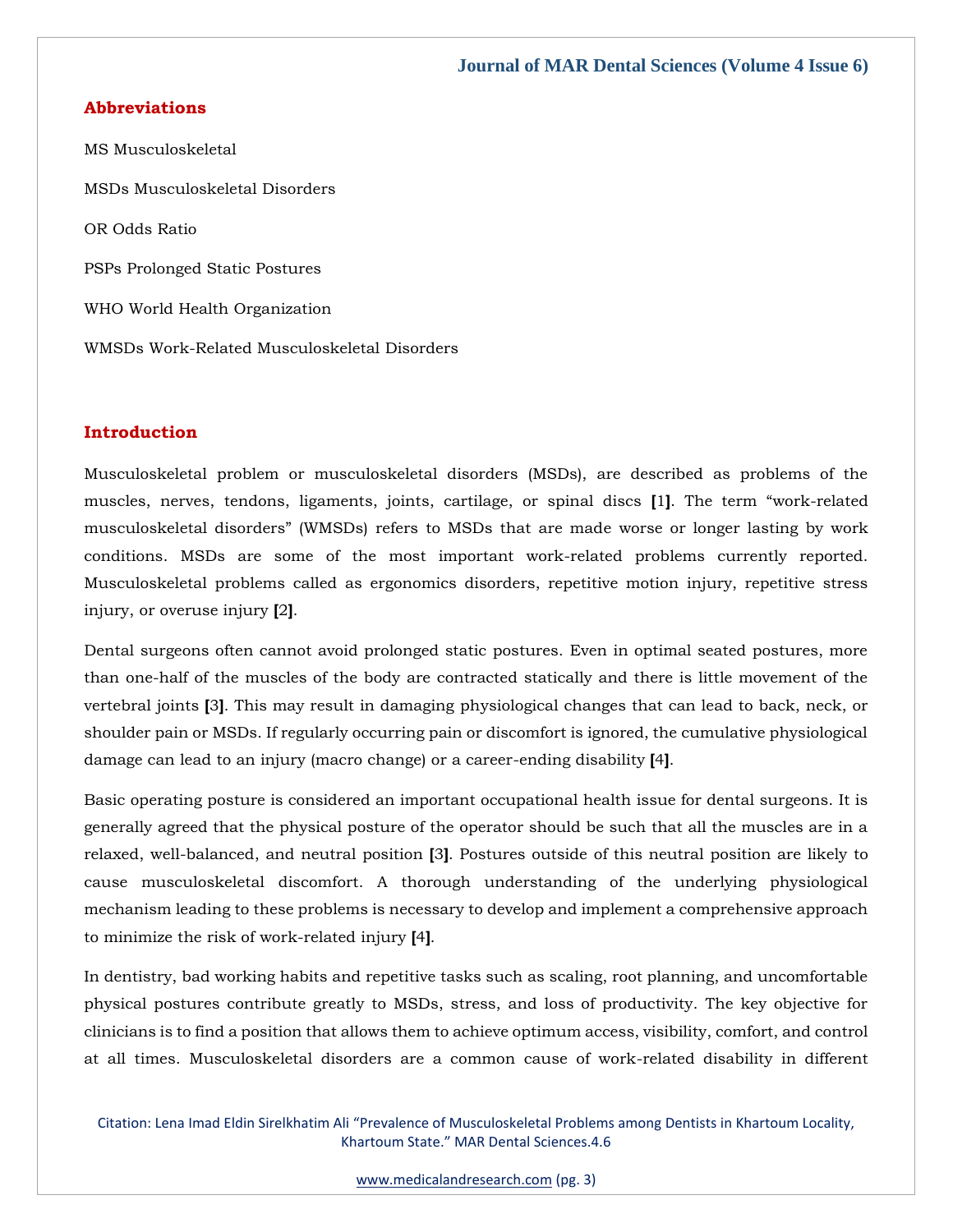professions. The physical aspect of work associated with such professions has been identified as a risk factor for developing work-related musculoskeletal disorders (WRMDs) **[**4**]**.

Throughout this context, this study aimed to measure the prevalence of musculoskeletal problems among dentists in Khartoum Locality, Khartoum State, Sudan, 2018

#### **Appropriate Headings**

#### **Literature Review**

Musculoskeletal disorders, including repetitive motion injuries, result in painful work, lost workdays, and, in extreme cases, disability resulting in forced retirement. Musculoskeletal disorders are not highly predictable in any single person. The issue of musculoskeletal disorders (MSDs) is an important occupational health problem in all sectors, including healthcare industries and modern dentistry. MSDs can affect the body's muscles, joints, tendons, ligaments, and nerves from the neck to the feet. Health problems range from discomfort, minor aches, and pains, to more serious medical conditions resulting in significant social and economic consequences, such as reduced quality of dental treatment, absence from work, and even leaving the profession **[**5-7**]**.

However, MSDs are not an avoidable part of the oral health care providers' professional lives. The high frequency of musculoskeletal disorders probably reflects the specific work load in dentistry, with high demands on vision and precision and fine manipulative hand movements and work with unsupported, elevated arms. The symptoms might impair work capacity and the future possibility to stay in the profession **[**6**]**

Musculoskeletal diseases, covering a wide range of complains including pain, weakness and paresthesia, are reported to be associated with wide range of occupations. Nearly 2 million workers suffer from musculoskeletal disorders each year. These problems are caused by repetitive, awkward, or stressful motions. Dental personnel had an increased risk of developing such disorders. Physically unfavorable load is probably an essential factor in the emergence of symptoms in the upper locomotor system **[**7**]**.

Globally, researchers suggest that the prevalence of general musculoskeletal pain ranges between 64% and 93%. The most prevalent regions for pain in dentists have been shown to be the back (36.3-60.1%) and neck (19.8-85%), while the hand and wrist regions were the most prevalent regions for dental hygienists (60-69.5%) **[**8**]**.

the prevalence of work-related musculoskeletal disorders among dental professionals is high, affecting their daily activities, sometimes even forcing them to change their work setting. In addition to pain, dentist work related complain extended to aching or stiffness of the entire body, the feeling that the

Citation: Lena Imad Eldin Sirelkhatim Ali "Prevalence of Musculoskeletal Problems among Dentists in Khartoum Locality, Khartoum State." MAR Dental Sciences.4.6

[www.medicalandresearch.com](http://www.medicalandresearch.com/) (pg. 4)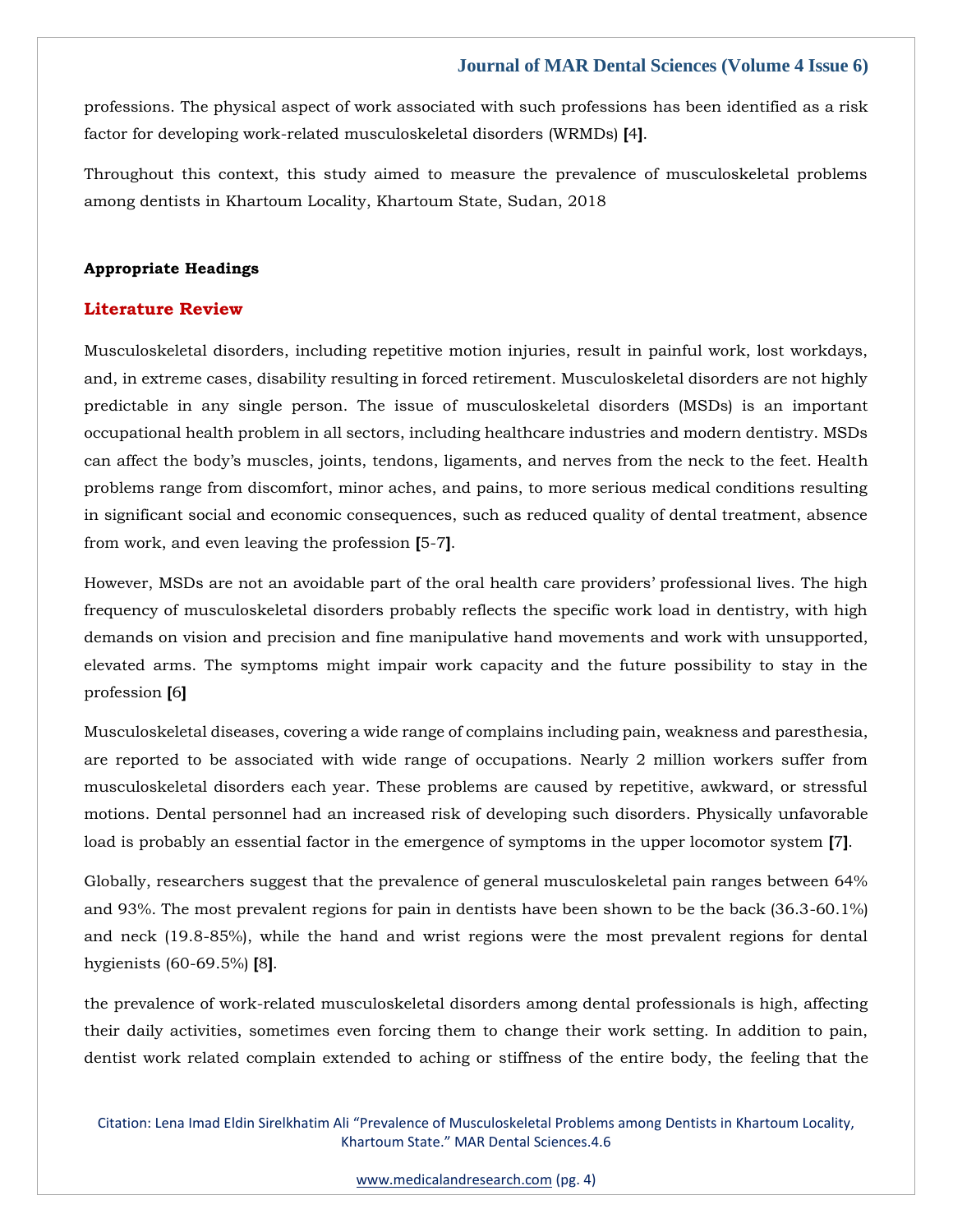muscle have been pulled or overworked, sleep disturbances, twitching muscles and sensation of burning in addition to discomfort, fatigue and strain **[**9**]**.

Regardless that the real burden of MSDs among dentists in Sudan was not clearly described or measured, more research in the form of larger assessment studies is urgently required, to help more clearly elucidate the development of this important issue for dental service professionals.Dentists frequently assume static postures, which require more than 50 percent of the body's muscles to contract to hold the body motionless while resisting gravity. When the human body is subjected repeatedly too prolonged static postures, it can initiate a series of events that may result in pain, injury or a careerending MSD **[**10**]**.

Muscle imbalances, ischemia, trigger points, joint hypomobility and spinal disk degeneration are some of the physiological consequences of Prolonged Static Postures (PSPs). Most dental workers provide care in a relatively small space such as a dental operatory. During the course of a dental appointment, it may be necessary to access information on a computer or reach for equipment, paperwork, and dental materials. If these items are not easily accessible, the members of the dental team must reach, stretch, twist, and often contort their bodies to get to the items they need. Counters that are wide and close to the side of the assistant allow for placement of materials and devices within easy reach. Adjustable work surfaces, including flat platforms on swinging arms are also good tools to bring things close to the assistant and dentist, but allow for movement around the dental chair if needed by simply swiveling the platform out of the way **[**11**]**.

Items attached to the dental cart or delivery system may provide resistance because of weight, balance, or the pull of cords. Some potential solutions to these issues include: Selecting high-speed suction handles that are not awkward to hold and activate, purchasing lightweight handpieces that have a balanced feel, installing cords that are long enough to allow the operator to manipulate into a comfortable position yet not so long as to add unnecessary weight, installing handpiece swivels, and any other available features that make the equipment more comfortable to operate **[**12**]**.

Purchasing decisions should not be based on the marketing of ergonomic design alone. There are no industry standards for the ergonomic design of dental equipment, and improperly designed equipment may exacerbate MSDs rather than relieve them. Instruments that generate vibration, require force to hold or manipulate, have small diameter handles, or are difficult to grip can potentially contribute to MSDs. One well-known MSD that results from repetitive motion is carpal tunnel syndrome, which results when there is compression of the median nerve as it passes through a small opening bordered by bones and ligament. When subjected to repeated forceful motion of the wrist, the tendons that pass through the carpal tunnel with the nerve swell and compress the median nerve and limit its blood supply. The compression and/or obstruction of the vascular supply causes the symptoms associated with this painful syndrome **[**13**]**.

Citation: Lena Imad Eldin Sirelkhatim Ali "Prevalence of Musculoskeletal Problems among Dentists in Khartoum Locality, Khartoum State." MAR Dental Sciences.4.6

[www.medicalandresearch.com](http://www.medicalandresearch.com/) (pg. 5)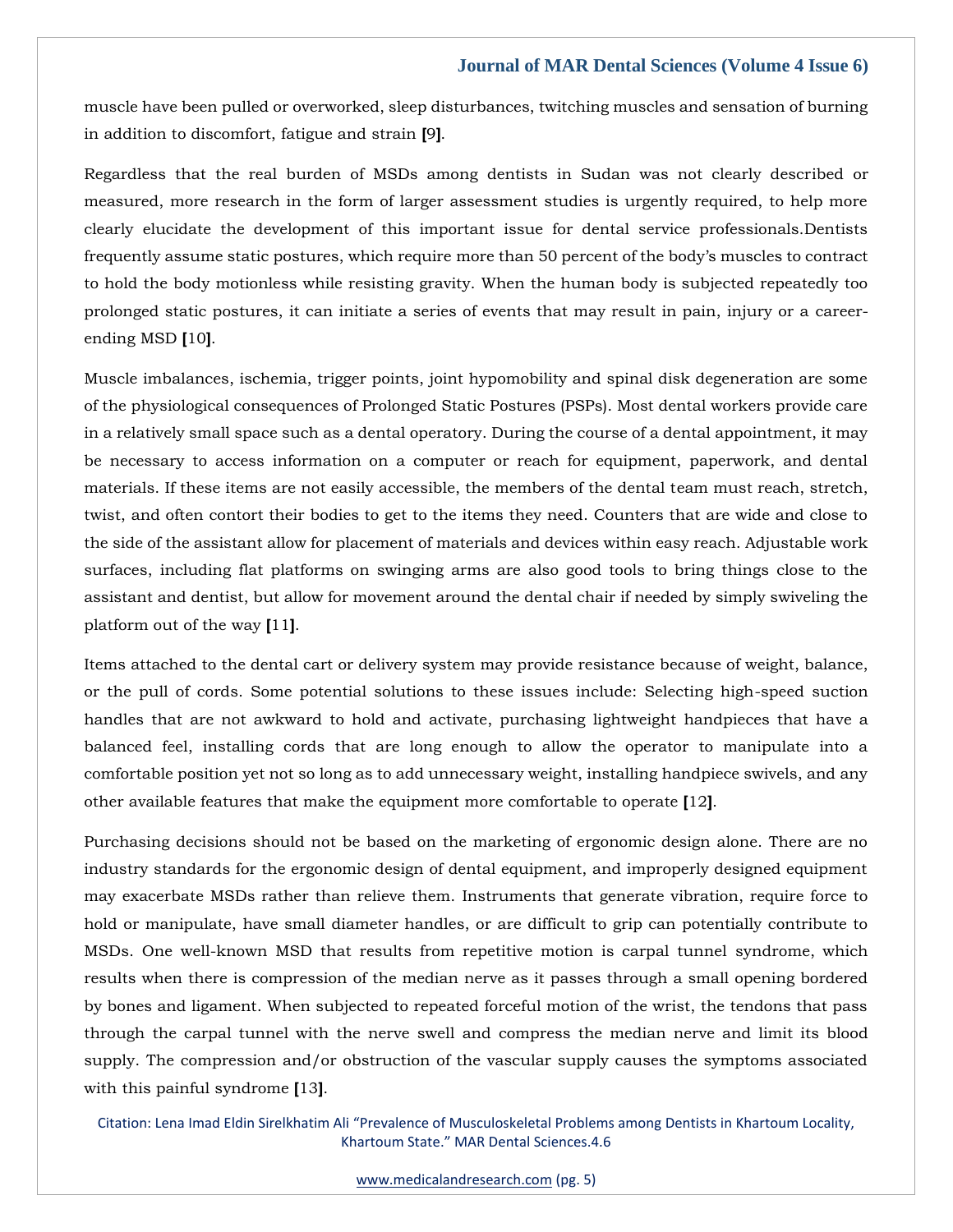Working with a dental assistant not only increases the efficiency of the procedure, but also allows the dentist to maintain posture and avoid awkward positions. The dentist must communicate adequately to the assistant the sequence of instruments so that the appointment progresses smoothly **[**14**]**.

**Types of MSDs are:** Neck and Shoulder disorders, Back Disorders, and Hand and Wrist Disorders. Neck and Shoulder disorders include: Myofascial Pain Disorder, Cervical Spondylolysis, thoracic Outlet Syndrome, and rotator Cuff Tendinitis/Tears. Myofascial Pain Disorder contain: pain and tenderness in the neck, shoulder, arm muscles, Painful trigger points—may twitch upon touch or massage, restricted range of motion. Possible causes of Myofascial Pain Disorder are: overloaded neck and shoulder muscles. Cervical Spondylolysis contain: intermittent/chronic neck and shoulder pain or stiffness, headache, hand and arm pain, numbness, tingling, clumsiness may occur. Cervical Spondylolysis possible causes are: age-related spinal disc degeneration leading to nerve compression and spinal cord damage; arthritis **[**15**]**.

Thoracic Outlet Syndrome contain: pain in the shoulder, arm or hand (can be all three), numbness, tingling of fingers, muscle weakness/fatigue and Cold arm or hand. Possible causes of Thoracic Outlet syndrome: compressed nerves or blood vessels passing into arms, trauma, slouching forward or dropping shoulders **[**15-16**]**. Rotator Cuff Tendinitis/Tears contain: pain and stiffness in the shoulder associated with backward and upward arm movements, and weakness of rotator cuff muscles. Possible causes of Rotator Cuff Tendinitis/Tears: swelling or tearing of rotator cuff soft tissue; shoulder joint bone spurs/abnormalities; poor shoulder posture **[**16**]**.

**Back Disorders include:** Herniated Spinal Disc, Lower Back Pain and Sciatica. The Herniated Spinal Disc symptoms are: back and leg numbness, tingling, pain, weakness, worsens with coughing, sneezing, sitting, driving, bending forward. Possible causes of Herniated Spinal Disc are: bulging or fragmenting of intervertebral discs into spinal canal compressing and irritating spinal nerves; excessive heavy lifting without adequate rest. Lower Back Pain symptoms are: pain, stiffness in lower spine and surrounding tissues. Possible causes of Lower Back Pain are: heavy lifting and forceful movements; whole body vibration; bending/twisting; awkward static postures **[**17**]**. Sciatica indicators are: pain from lower back or hip radiating to the buttocks and legs, leg weakness, numbness, or tingling. Possible causes Sciatica are: prolapsed intervertebral disc pressuring the sciatic nerve; worsened with prolonged sitting or excessive bending/lifting **[**18**]**.

**Hand and Wrist Disorders include:** DeQuervain's Disease, Trigger Finger (Tenosynovitis enosynovit), Carpal Tunnel Syndrome, Guyon's Syndrome, Cubital Tunnel Syndrome, Hand-Arm Vibration Syndrome and Raynaud's phenomenon.

The dentists in the Public Dental Service were found to have a high prevalence of pain and discomfort in the locomotor system. Female dentists had a higher prevalence of pain and discomfort **[**19**]**. Younger dentists had pain and discomfort in the neck, shoulders and headaches than older dentists. Male

Citation: Lena Imad Eldin Sirelkhatim Ali "Prevalence of Musculoskeletal Problems among Dentists in Khartoum Locality, Khartoum State." MAR Dental Sciences.4.6

[www.medicalandresearch.com](http://www.medicalandresearch.com/) (pg. 6)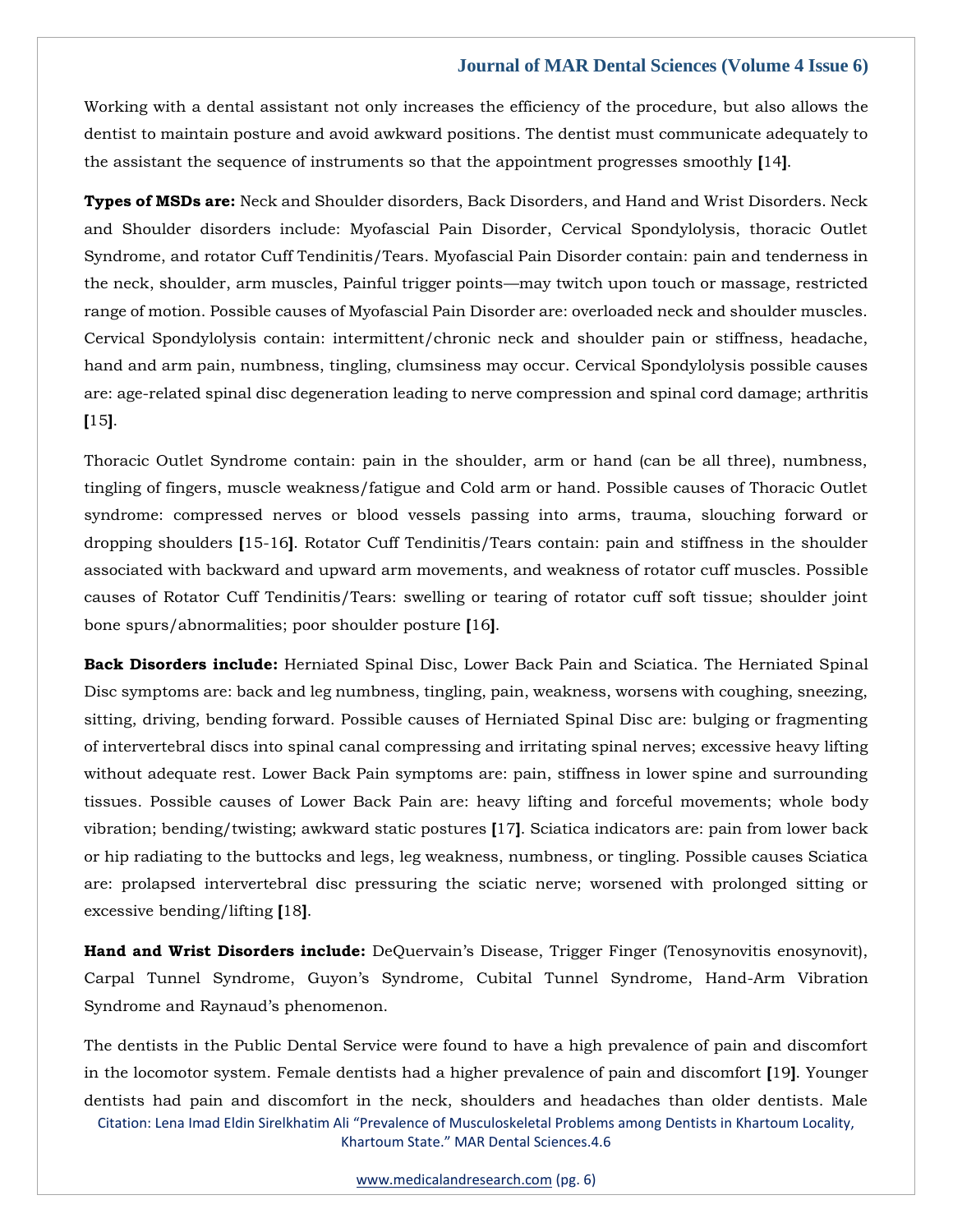dentists, who positioned their patient carefully to gain a direct view, suffered less from headache. Furthermore, dentists who used the mirror reported less headache and pain and discomfort in the shoulders. The ergonomic examination showed that dentists without symptoms applied a wedge cushion under the upper part of the patient's back to obtain an optimum view. Specialists, both with and without cervico-brachial symptoms, were more satisfied with their personal control over their work and the stimulation from their work than were general practitioners. Symptoms of MSDs are: pain, numbness, tingling, burning, cramping and stiffness. Signs of MSDs include: decreased range of motion, deformity, decreased grip strength and loss of muscle function **[**19**]**.

Physiotherapy with a psychosomatic approach and individual ergonomic instruction gave better relief from pain and discomfort and an increased feeling of mental wellbeing than did ergonomic instruction only. Personal harmony and age had the highest value for explaining the number of painful sites in the musculoskeletal system. The frequency of lower extremity complaints was low, and only a few of these complaints were considered work-related **[**20**]**.

Musculoskeletal problems can be managed or alleviated effectively using a multifaceted approach that includes: postural Awareness Techniques, positioning Strategies, periodic breaks and stretching strengthening, exercises and education **[**21**]**.

#### **Materials and Methods**

The cross-sectional health facility-based study was conducted in health facilities that provide dental health services in Khartoum locality, Khartoum state, Sudan within the period from December 2017 to October 2018. This study was conducted among dentists working in Khartoum locality who fulfill the following criteria: dentists whom licensed for working in Sudan as dentist at any professional level (medical officer, registrar or specialist), Had working experience more than one year and accept to participate in the study.

Selection of the study sample proportional to the population size. Sampling frame obtained from the targeted hospitals that contained the total list of staff population. Then, randomly, the sample was selected. The data collected comprehensive structured close ended questionnaire. The questionnaire is adapted from a number of relevant questionnaires.

Data entered, cleaned, and analyzed using SPSS version 25.0. Descriptive statistics in term of frequency tables with percentages and graphs. Means and standard deviations presented with relevant graphical representation for quantitative data. Bi-variable analysis to determine the associations between the main outcome variable (prevalence of work-related musculoskeletal problems) with Chi square test (for categorical variables) and t- test (quantitative variables) statistical tests. P value of 0.05 or less is

Citation: Lena Imad Eldin Sirelkhatim Ali "Prevalence of Musculoskeletal Problems among Dentists in Khartoum Locality, Khartoum State." MAR Dental Sciences.4.6

[www.medicalandresearch.com](http://www.medicalandresearch.com/) (pg. 7)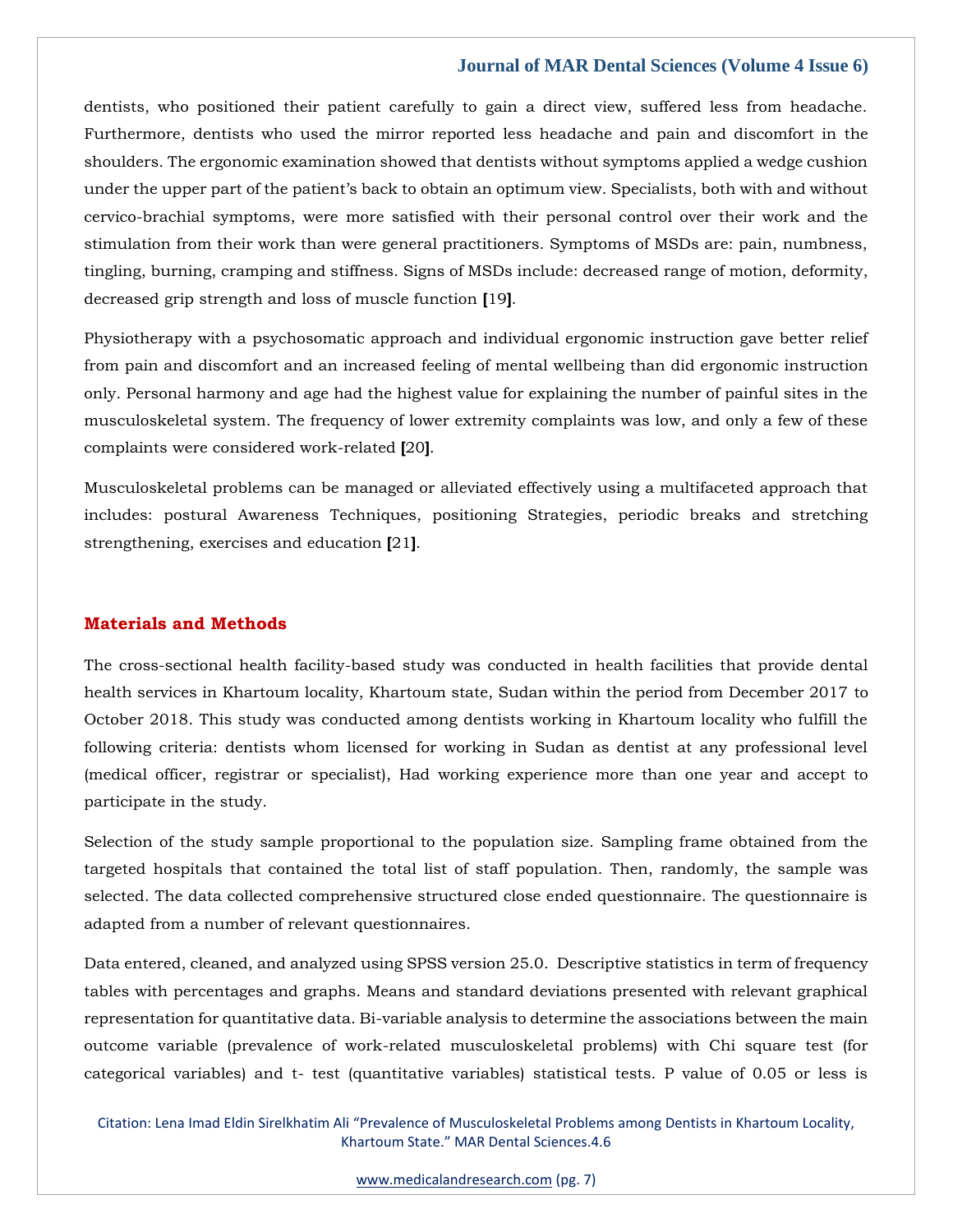considered statistically significant. Data represented after analysis in form of uni-variable tables, cross tabulation (bi variable tables), figures and narrative illustration.

## **Results**

This study covered 230 study participants (dentists) recruited randomly from Khartoum state, Sudan, 2018. Most of them  $(92.6\%)$  were less than 40 years of age. The mean age was  $31.1 \pm 5.9$ . More than two thirds of them were females (68.3%) with male: female ratio 1:2.2, nearly two thirds of them were singles (63%). Regarding professional background, the study found that (26.1%) were specialists, (10.9%) registrars and (63%) were medical officers. More than half of them (53.5%) had working experience less than 5 years. The mean working experience was  $6.6 \pm 5.7$  years. More than half of them (51.7%) were not satisfied from their economic status as detailed in tables 1 and 2.

Regarding the presence of musculoskeletal problems, the study found that (87%) of the study participants had this problem. (7%) of them with severe degree and (27%) of them for several years as detailed in table 3. Our study revealed that dentists have many musculoskeletal complains such as fatigue (62%), pain (54%), discomfort (44.5%) and strain in (18.5%). The most common sites affected in the body with musculoskeletal problems were; lower back (57.5%), followed by shoulders (46%), neck (42.5%), a mid-back area (23%). Less common sites were wrist (21%), leg (20.5%), feet (20%) and upper back region. Small proportion of participants reported about twenty areas in the body that detailed in table 4.

In this study, cross tabulation was done to assess the possible associations between some Demographical and professional characteristics with the occurrence of the musculoskeletal problems. The analysis found a significant relationship  $(P = 0.003)$  between the economic status non-satisfaction with the occurrence of musculoskeletal problem.

| Demographical/professional characteristics |                 | Frequency | Percent |
|--------------------------------------------|-----------------|-----------|---------|
| Age - years                                | $\leq 30$       | 134       | 58.3    |
|                                            | $31 - 40$       | 79        | 34.3    |
|                                            | $41 - 50$       | 14        | 6.1     |
|                                            | > 50            | 3         | 1.3     |
| Gender                                     | Male            | 73        | 31.7    |
|                                            | Female          | 157       | 68.3    |
| <b>Marital status</b>                      | Single          | 145       | 63.0    |
|                                            | <b>Married</b>  | 80        | 34.8    |
|                                            | <b>Divorced</b> | 4         | 1.7     |
|                                            | Widowed         | 1         | 0.4     |
| <b>Working experience</b>                  | $\leq$ 5        | 123       | 53.5    |

Citation: Lena Imad Eldin Sirelkhatim Ali "Prevalence of Musculoskeletal Problems among Dentists in Khartoum Locality, Khartoum State." MAR Dental Sciences.4.6

[www.medicalandresearch.com](http://www.medicalandresearch.com/) (pg. 8)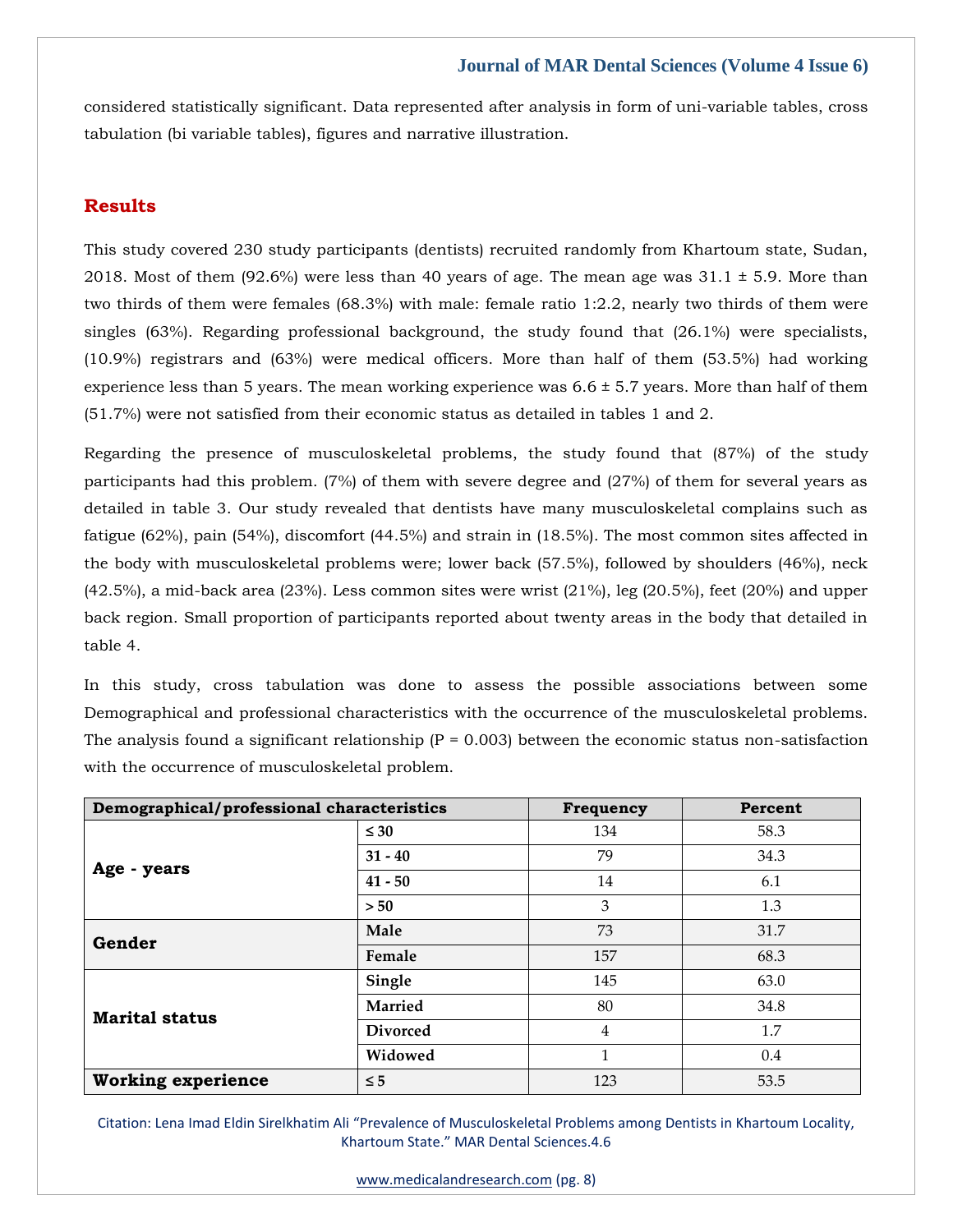|                           | $6 - 10$               | 68  | 29.6 |
|---------------------------|------------------------|-----|------|
|                           | $11 - 15$              | 22  | 9.6  |
|                           | $16 - 20$              | 11  | 4.8  |
|                           | >20                    | 6   | 2.6  |
| <b>Professional level</b> | <b>Medical officer</b> | 145 | 63.0 |
|                           | Registrar              | 25  | 10.9 |
|                           | Specialist             | 60  | 26.1 |
| <b>Working sector</b>     | Public                 | 142 | 61.7 |
|                           | Private                | 33  | 14.3 |
|                           | <b>Both</b>            | 55  | 23.9 |
| <b>Economic status</b>    | Satisfying             | 111 | 48.3 |
|                           | Not satisfying         | 119 | 51.7 |

Table (1) the distribution of the study participants according to their general

demographical/professional characteristics (n = 230)

| <b>Variable</b>           | <b>Observations</b> | Mean | <b>Standard</b><br>deviation | Minimum | Maximum |
|---------------------------|---------------------|------|------------------------------|---------|---------|
| Age (years)               | 230                 | 31.1 | 5.9                          | 20.0    | 64.0    |
| <b>Experience (years)</b> | 230                 | 6.6  | 5.7                          | ن. 1    | 39.0    |

Table (2) summary statistics for some demographical characteristics of the study participants ( $n = 230$ )



**Figure (1) the distribution of the study participants according to the Past medical history of musculoskeletal problems (n = 230)**

Citation: Lena Imad Eldin Sirelkhatim Ali "Prevalence of Musculoskeletal Problems among Dentists in Khartoum Locality, Khartoum State." MAR Dental Sciences.4.6

[www.medicalandresearch.com](http://www.medicalandresearch.com/) (pg. 9)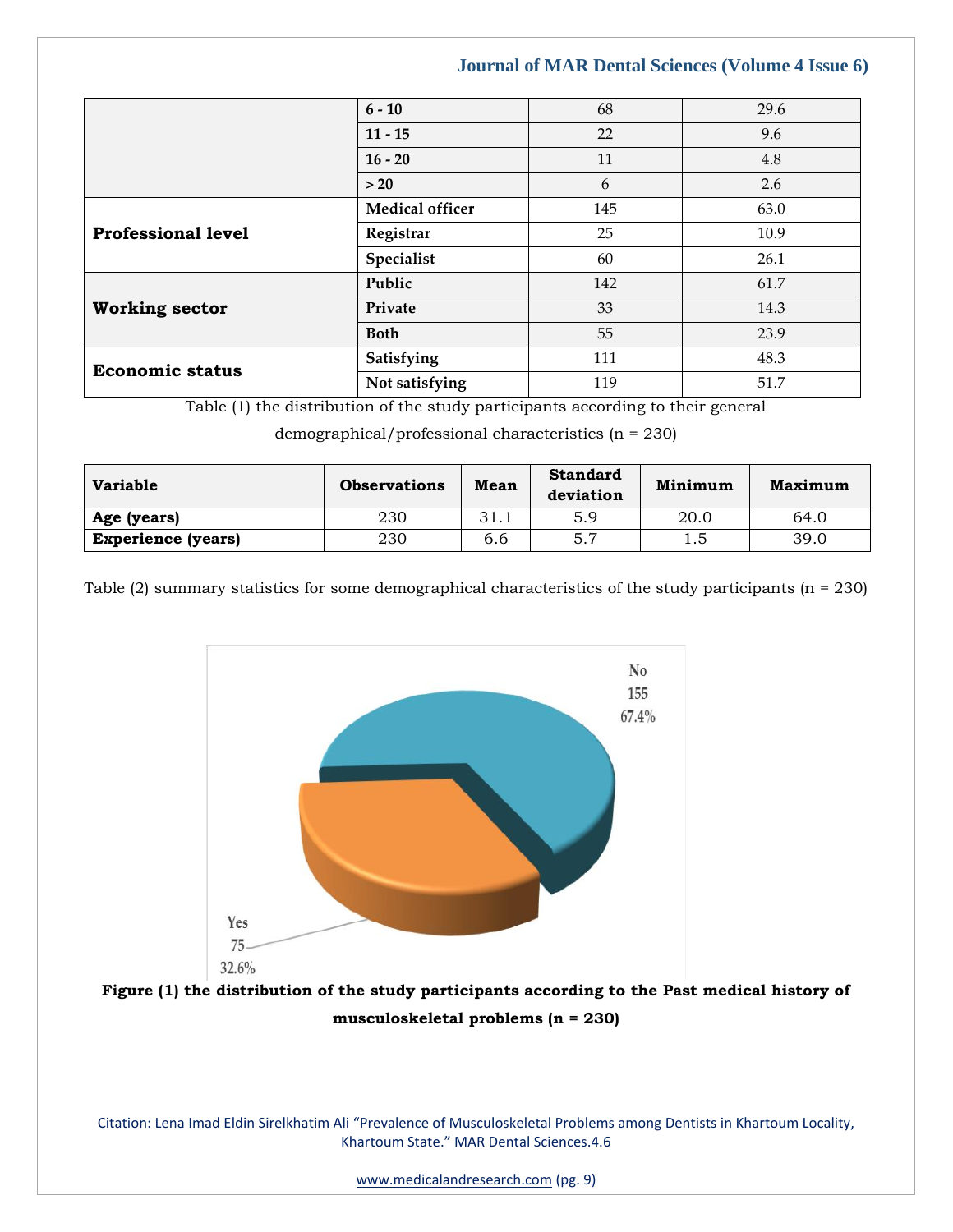| Musculoskeletal problems                   |                 | Frequency | Percent |
|--------------------------------------------|-----------------|-----------|---------|
| <b>Musculoskeletal</b><br>problem/complain | Yes             | 200       | 87.0    |
|                                            | No              | 30        | 13.0    |
| <b>Problem intensity</b><br>$(n = 200)$    | Mild            | 79        | 39.5    |
|                                            | Moderate        | 107       | 53.5    |
|                                            | <b>Severe</b>   | 14        | 7.0     |
| <b>Problem duration</b><br>$(n = 200)$     | $< 1$ day       | 67        | 33.5    |
|                                            | $1 - 6$ days    | 68        | 34.0    |
|                                            | $1 - 3$ weeks   | 3         | 1.5     |
|                                            | $1 - 11$ Months | 8         | 4.0     |
|                                            | $\geq 1$ year   | 54        | 27.0    |

**Table (3) the distribution of the study participants according to the presence of musculoskeletal problems (n = 230)**

| <b>Musculoskeletal problems</b>  |                   | Frequency                     | Percent      |      |
|----------------------------------|-------------------|-------------------------------|--------------|------|
|                                  | <b>Discomfort</b> |                               | 89           | 44.5 |
|                                  | Pain              |                               | 108          | 54.0 |
|                                  | <b>Strain</b>     |                               | 37           | 18.5 |
|                                  | <b>Fatigue</b>    |                               | 124          | 62.0 |
| The                              |                   | <b>Blurred vision</b>         | $\mathbf 1$  | 0.5  |
| problem/complaint<br>$(n = 200)$ |                   | Carpal tunnel syndrome        | 1            | 0.5  |
|                                  |                   | <b>Complication of stroke</b> | $\mathbf 1$  | 0.5  |
|                                  |                   | Fibromyalgia                  | $\mathbf{1}$ | 0.5  |
|                                  |                   | <b>Ligament</b> tear          | 1            | 0.5  |
|                                  |                   | Numbness in lower limb        | $\mathbf{1}$ | 0.5  |
|                                  | <b>Fingers</b>    |                               | 35           | 17.5 |
|                                  | <b>Neck</b>       |                               | 85           | 42.5 |
|                                  | Eye               |                               | 31           | 15.5 |
|                                  | Wrist             |                               | 42           | 21.0 |
|                                  | Hand              |                               | 34           | 17.0 |
| <b>Region of</b>                 | <b>Upper back</b> |                               | 39           | 19.5 |
| problem/complain<br>Feet         |                   |                               | 40           | 20.0 |
| $(n = 200)$                      | <b>Shoulders</b>  |                               | 92           | 46.0 |
|                                  | Mid back          |                               | 46           | 23.0 |
|                                  | Lower back        |                               | 115          | 57.5 |
|                                  | <b>Buttock</b>    |                               | $\mathbf{Q}$ | 4.5  |
|                                  | Thigh             |                               | 29           | 14.5 |
|                                  | Leg               |                               | 41           | 20.5 |

Citation: Lena Imad Eldin Sirelkhatim Ali "Prevalence of Musculoskeletal Problems among Dentists in Khartoum Locality, Khartoum State." MAR Dental Sciences.4.6

[www.medicalandresearch.com](http://www.medicalandresearch.com/) (pg. 10)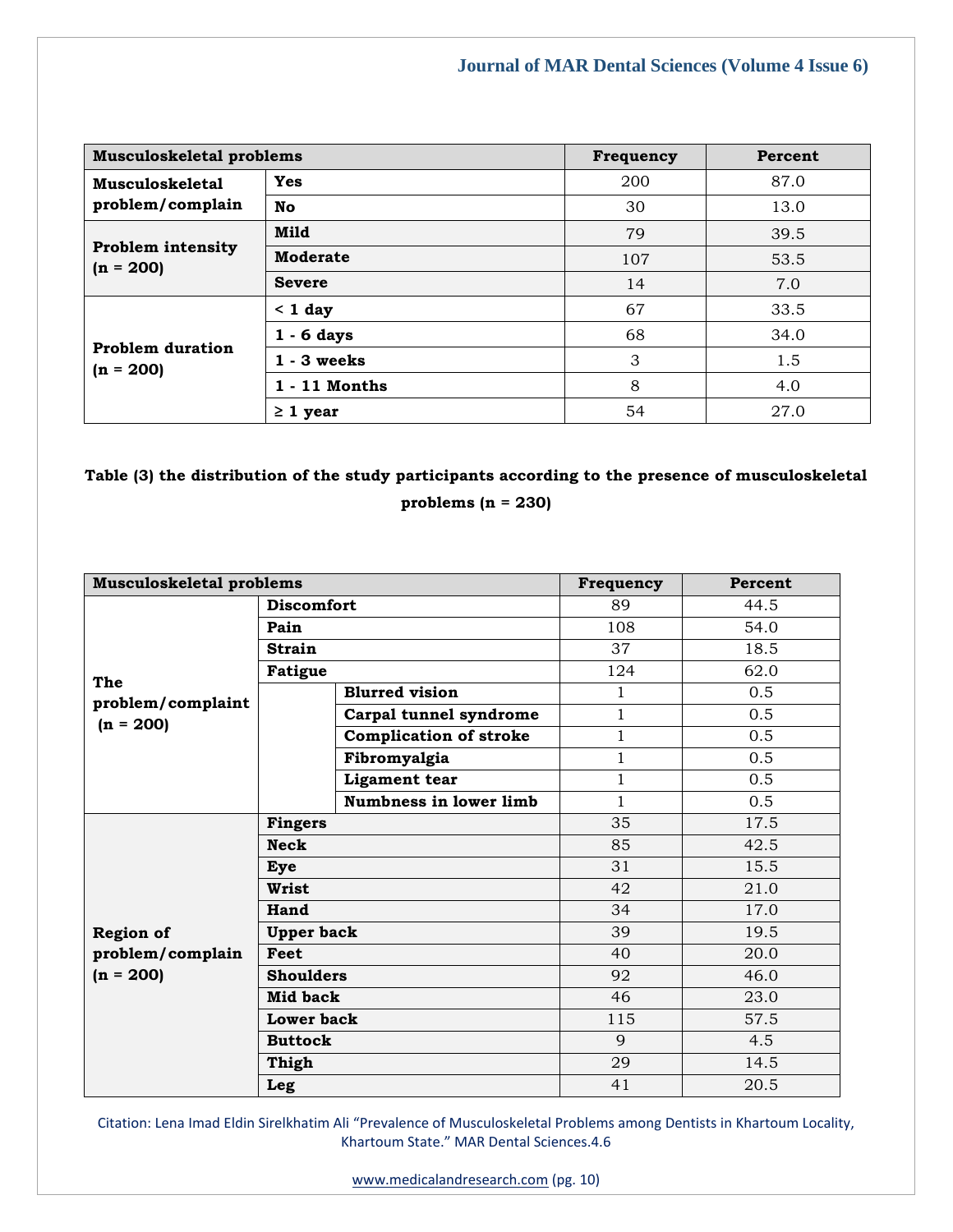|  |               | Ear          | 0.5  |
|--|---------------|--------------|------|
|  |               | <b>Elbow</b> | 0.5  |
|  |               | Headache     |      |
|  | <b>Others</b> | <b>Knees</b> | G. 1 |
|  |               | Leg joint    | 0.5  |
|  |               | Leg weakness | 0.5  |
|  |               | TMJ          | 0.5  |

# **Table (4) the distribution of the study participants according to the presence of musculoskeletal problems (n = 230)**

#### **Discussion**

This study covered 230 dentists who were recruited randomly from Khartoum state, Sudan, 2018. Most of them (92.6%) were less than 40 years of age. The mean age was  $31.1 \pm 5.9$ . More than two thirds of them were females (68.3%) with male: female ratio 1:2.2, nearly two thirds of them were unmarried (63%). Regarding professional background, the study found that (26.1%) were specialists, (10.9%) registrars and (63 %) were medical officers. More than half of them (53.5%) had working experience less than 5 years. The mean working experience was  $6.6 \pm 5.7$  years. More than half of them (51.7%) were not satisfied from their economic status. Other studies among dental practitioners of Saudi Arabia showed MSD increases with age and duration of practice **[**22**]**.

Regarding the presence of musculoskeletal problems, the study found that (87%) of the study participants had this problem. (7%) of them with severe degree and (27%) of them for several years. These results were in agreement with other similar study from Saudi Arabia that revealed that among the dentists 85% reported that they had developed some pain due to work after joining the dental profession, and 42% reported that they were suffering pain **[**22**]**. Other study by Kierklo A, et al. was found that over 92% of the surveyed dentists experienced MSDs **[**23**]**. In other study by Evangelos etal similarly, they found that 62% of dentists reported at least one musculoskeletal complaint, 30% chronic complaints, 16% had spells of absence and, 32% sought medical care **[**25**]**.

Our study revealed that dentists have many musculoskeletal complains such as fatigue (62%), pain (54%), discomfort (44.5%) and strain in (18.5%). The most common sites affected in the body with musculoskeletal problems were; lower back (57.5%), followed by shoulders (46%), neck (42.5%), a midback area (23%). Less common sites were wrist (21%), leg (20.5%), feet (20%) and upper back region. Slimier picture presented in Ahmad Alghadir et al from Saudi Arabia, they found that besides lower back, shoulder, and neck regions, the hands, upper back, and other regions like the elbows, buttocks, thighs, leg, and feet were areas in which they pain **[**22**]**

Citation: Lena Imad Eldin Sirelkhatim Ali "Prevalence of Musculoskeletal Problems among Dentists in Khartoum Locality, Khartoum State." MAR Dental Sciences.4.6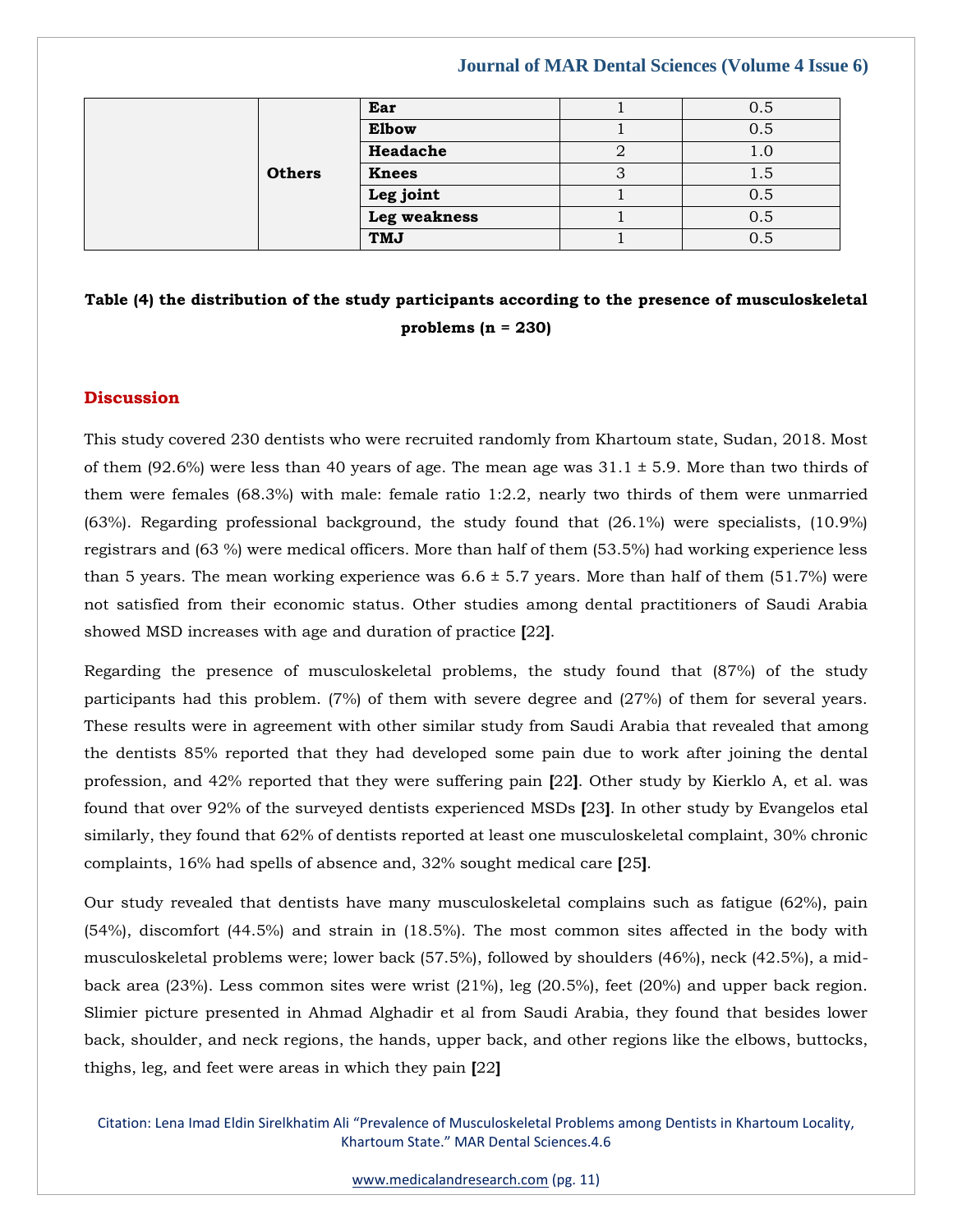Other study by Kierklo A, et al. found that more than 29% of the dentists experienced trouble with fingers, 23% with hip, whereas 20% demonstrated problems in the midback, and also in the shoulders (20%) **[**23**]**. Pain in the wrists was reported by 18.3%, and pain in the knees, feet or elbows by 15-16% of respondents. Other study from Iran found that Iranian dentists which took part in this study, prevalence of skeletal disorders in Iranian dentists has been 17.6% in knees, 33.2% in shoulders, 33.4% in the thorax, 51.9% in necks, 33.7% in wrists/hands, 12.9% in elbows, 37.3% in lower back, 11.9% in thighs, 12.9% in the foot, and 10.5% in legs. **[**24**]**.

Concerning the working positions, nearly two thirds of the dentists under the study preferred sitting position during working (62.6%), while actually 29.6%) of them worked on standing position and (7%) worked on both standing and sitting positions. In this study, the analysis found a significant relationship  $(P = 0.003)$  between the economic status non-satisfaction with the occurrence of musculoskeletal problem.

#### **Conclusion**

- This study covered 230 dentists. Most of them (92.6%) were less than 40 years of age. The mean age was  $31.1 \pm 5.9$ . More than two thirds of them were females (68.3%).

- The prevalence of musculoskeletal problems among the dentists was 87%.

#### **References**

[1. Rabiei M, Shakiba M, Shahreza HD, Talebzadeh M. Musculoskeletal Disorders in Dentists.](https://www.google.com/search?q=Musculoskeletal+Disorders+in+Dentists&sxsrf=APq-WBuubpPy3YJwNA-Me_0SBsi-JidkIQ%3A1645162080251&ei=YC4PYsPsDvKD4-EPkZ-L-As&ved=0ahUKEwjDnJCrwoj2AhXywTgGHZHPAr8Q4dUDCA4&oq=Musculoskeletal+Disorders+in+Dentists&gs_lcp=Cgdnd3Mtd2l6EAwyBQgAEIAEMgYIABAWEB4yBggAEBYQHjIGCAAQFhAeMgYIABAWEB4yBggAEBYQHjIGCAAQFhAeMgYIABAWEB4yBggAEBYQHjIGCAAQFhAeOgcIIxDqAhAnSgQIQRgASgQIRhgAUMcHWMcHYOAPaAFwAXgAgAHWAYgB1gGSAQMyLTGYAQCgAQGgAQKwAQrAAQE&sclient=gws-wiz)  [International Journal of Occupational Hygiene. 2012;4\(1\):36](https://www.google.com/search?q=Musculoskeletal+Disorders+in+Dentists&sxsrf=APq-WBuubpPy3YJwNA-Me_0SBsi-JidkIQ%3A1645162080251&ei=YC4PYsPsDvKD4-EPkZ-L-As&ved=0ahUKEwjDnJCrwoj2AhXywTgGHZHPAr8Q4dUDCA4&oq=Musculoskeletal+Disorders+in+Dentists&gs_lcp=Cgdnd3Mtd2l6EAwyBQgAEIAEMgYIABAWEB4yBggAEBYQHjIGCAAQFhAeMgYIABAWEB4yBggAEBYQHjIGCAAQFhAeMgYIABAWEB4yBggAEBYQHjIGCAAQFhAeOgcIIxDqAhAnSgQIQRgASgQIRhgAUMcHWMcHYOAPaAFwAXgAgAHWAYgB1gGSAQMyLTGYAQCgAQGgAQKwAQrAAQE&sclient=gws-wiz)–40.

[2. Muralidharan D, Fareed N, Shanthi M. Musculoskeletal Disorders among Dental Practitioners: Does](https://www.google.com/search?q=Does+It+Affect+Practice&sxsrf=APq-WBsLKe5222ETuy81LENVT0_UlPI-9g%3A1645166950260&ei=ZkEPYqSdD__Zz7sPvaqF6AM&ved=0ahUKEwik6Km91Ij2AhX_7HMBHT1VAT0Q4dUDCA4&oq=Does+It+Affect+Practice&gs_lcp=Cgdnd3Mtd2l6EAwyBggAEBYQHjIGCAAQFhAeMgYIABAWEB4yBggAEBYQHjIGCAAQFhAeOgcIIxDqAhAnSgQIQRgASgQIRhgAUOMHWOMHYOoPaAFwAXgAgAGVAYgBlQGSAQMwLjGYAQCgAQGgAQKwAQrAAQE&sclient=gws-wiz)  [It Affect Practice? Epidemiology Research International. 2013;1:1](https://www.google.com/search?q=Does+It+Affect+Practice&sxsrf=APq-WBsLKe5222ETuy81LENVT0_UlPI-9g%3A1645166950260&ei=ZkEPYqSdD__Zz7sPvaqF6AM&ved=0ahUKEwik6Km91Ij2AhX_7HMBHT1VAT0Q4dUDCA4&oq=Does+It+Affect+Practice&gs_lcp=Cgdnd3Mtd2l6EAwyBggAEBYQHjIGCAAQFhAeMgYIABAWEB4yBggAEBYQHjIGCAAQFhAeOgcIIxDqAhAnSgQIQRgASgQIRhgAUOMHWOMHYOoPaAFwAXgAgAGVAYgBlQGSAQMwLjGYAQCgAQGgAQKwAQrAAQE&sclient=gws-wiz)–6.

[3. Al Ali K, Hashim R. Occupational health problems of dentists in the United Arab Emirates. Int Dent](https://www.google.com/search?q=Occupational+health+problems+of+dentists+in+the+United+Arab+Emirates&sxsrf=APq-WBsi8FAxF6pJhXAB1JUVvINdQb3zuQ%3A1645166975922&ei=f0EPYt7kN57Zz7sP_Kud0Ac&ved=0ahUKEwieoMjJ1Ij2AhWe7HMBHfxVB3oQ4dUDCA4&oq=Occupational+health+problems+of+dentists+in+the+United+Arab+Emirates&gs_lcp=Cgdnd3Mtd2l6EAw6BwgjEOoCECdKBAhBGABKBAhGGABQywFYywFgmQ1oAXABeACAAYUDiAGFA5IBAzMtMZgBAKABAaABArABCsABAQ&sclient=gws-wiz)  [J. 2012;62\(1\):52](https://www.google.com/search?q=Occupational+health+problems+of+dentists+in+the+United+Arab+Emirates&sxsrf=APq-WBsi8FAxF6pJhXAB1JUVvINdQb3zuQ%3A1645166975922&ei=f0EPYt7kN57Zz7sP_Kud0Ac&ved=0ahUKEwieoMjJ1Ij2AhWe7HMBHfxVB3oQ4dUDCA4&oq=Occupational+health+problems+of+dentists+in+the+United+Arab+Emirates&gs_lcp=Cgdnd3Mtd2l6EAw6BwgjEOoCECdKBAhBGABKBAhGGABQywFYywFgmQ1oAXABeACAAYUDiAGFA5IBAzMtMZgBAKABAaABArABCsABAQ&sclient=gws-wiz)–56

[4. Nutalapati R, Gaddipati R, Chitta H, Pinninti M, Boyapati R. Ergonomics in Dentistry and the](file:///C:/Users/Arief%20Mahimudh/Desktop/4.%20Nutalapati%20R,%20Gaddipati%20R,%20Chitta%20H,%20Pinninti%20M,%20Boyapati%20R.%20Ergonomics%20in%20Dentistry%20and%20the%20Prevention%20of%20Musculoskeletal%20Disorders%20in%20Dentists.%20The%20Internet%20Journal%20of%20Occupational%20Health.%20Available%20from%20https:/ispub.com/IJOH/1/1/6253%20(Accessed%20on%202015%20February%2012).)  [Prevention of Musculoskeletal Disorders in Dentists. The Internet Journal of Occupational Health.](file:///C:/Users/Arief%20Mahimudh/Desktop/4.%20Nutalapati%20R,%20Gaddipati%20R,%20Chitta%20H,%20Pinninti%20M,%20Boyapati%20R.%20Ergonomics%20in%20Dentistry%20and%20the%20Prevention%20of%20Musculoskeletal%20Disorders%20in%20Dentists.%20The%20Internet%20Journal%20of%20Occupational%20Health.%20Available%20from%20https:/ispub.com/IJOH/1/1/6253%20(Accessed%20on%202015%20February%2012).)  [Available from https://ispub.com/IJOH/1/1/6253 \(Accessed on 2015 February 12\).](file:///C:/Users/Arief%20Mahimudh/Desktop/4.%20Nutalapati%20R,%20Gaddipati%20R,%20Chitta%20H,%20Pinninti%20M,%20Boyapati%20R.%20Ergonomics%20in%20Dentistry%20and%20the%20Prevention%20of%20Musculoskeletal%20Disorders%20in%20Dentists.%20The%20Internet%20Journal%20of%20Occupational%20Health.%20Available%20from%20https:/ispub.com/IJOH/1/1/6253%20(Accessed%20on%202015%20February%2012).)

[5. Abduljabbar TA. Musculoskeletal disorders among dentists in Saudi Arabia. Pakistan Oral & Dental](https://www.google.com/search?q=Musculoskeletal+disorders+among+dentists+in+Saudi+Arabia&sxsrf=APq-WBuBJFVVDU69byvPVtRo58RBAMsVcA%3A1645167011892&ei=o0EPYuP6Nfvjz7sPisyH4AM&ved=0ahUKEwij2Nva1Ij2AhX78XMBHQrmATwQ4dUDCA4&oq=Musculoskeletal+disorders+among+dentists+in+Saudi+Arabia&gs_lcp=Cgdnd3Mtd2l6EAwyBggAEBYQHjoHCCMQ6gIQJ0oECEEYAEoECEYYAFDYAljYAmC9C2gBcAF4AIABzAGIAcwBkgEDMi0xmAEAoAEBoAECsAEKwAEB&sclient=gws-wiz)  [Journal. 2011;28\(1\):135](https://www.google.com/search?q=Musculoskeletal+disorders+among+dentists+in+Saudi+Arabia&sxsrf=APq-WBuBJFVVDU69byvPVtRo58RBAMsVcA%3A1645167011892&ei=o0EPYuP6Nfvjz7sPisyH4AM&ved=0ahUKEwij2Nva1Ij2AhX78XMBHQrmATwQ4dUDCA4&oq=Musculoskeletal+disorders+among+dentists+in+Saudi+Arabia&gs_lcp=Cgdnd3Mtd2l6EAwyBggAEBYQHjoHCCMQ6gIQJ0oECEEYAEoECEYYAFDYAljYAmC9C2gBcAF4AIABzAGIAcwBkgEDMi0xmAEAoAEBoAECsAEKwAEB&sclient=gws-wiz)–44.

[6. Mehta A, Gupta M, Upadhyaya N. Status of occupational hazards and their prevention among dental](https://www.google.com/search?q=A+comprehensive+questionnaire+survey&sxsrf=APq-WBtntdpQGMq2wI16MvdBuQdLsKnXpw%3A1645167034556&ei=ukEPYoyfIfXrz7sPprGomAE&ved=0ahUKEwiM5MLl1Ij2AhX19XMBHaYYChMQ4dUDCA4&oq=A+comprehensive+questionnaire+survey&gs_lcp=Cgdnd3Mtd2l6EAwyCAghEBYQHRAeMggIIRAWEB0QHjIICCEQFhAdEB46BwgjEOoCECdKBAhBGABKBAhGGABQ0wdY0wdg-AtoAXABeACAAbcBiAG3AZIBAzAuMZgBAKABAaABArABCsABAQ&sclient=gws-wiz)  [professionals in Chandigarh, India: A comprehensive questionnaire survey. Dent Res J \(Isfahan\)](https://www.google.com/search?q=A+comprehensive+questionnaire+survey&sxsrf=APq-WBtntdpQGMq2wI16MvdBuQdLsKnXpw%3A1645167034556&ei=ukEPYoyfIfXrz7sPprGomAE&ved=0ahUKEwiM5MLl1Ij2AhX19XMBHaYYChMQ4dUDCA4&oq=A+comprehensive+questionnaire+survey&gs_lcp=Cgdnd3Mtd2l6EAwyCAghEBYQHRAeMggIIRAWEB0QHjIICCEQFhAdEB46BwgjEOoCECdKBAhBGABKBAhGGABQ0wdY0wdg-AtoAXABeACAAbcBiAG3AZIBAzAuMZgBAKABAaABArABCsABAQ&sclient=gws-wiz)  [2013:10, 446](https://www.google.com/search?q=A+comprehensive+questionnaire+survey&sxsrf=APq-WBtntdpQGMq2wI16MvdBuQdLsKnXpw%3A1645167034556&ei=ukEPYoyfIfXrz7sPprGomAE&ved=0ahUKEwiM5MLl1Ij2AhX19XMBHaYYChMQ4dUDCA4&oq=A+comprehensive+questionnaire+survey&gs_lcp=Cgdnd3Mtd2l6EAwyCAghEBYQHRAeMggIIRAWEB0QHjIICCEQFhAdEB46BwgjEOoCECdKBAhBGABKBAhGGABQ0wdY0wdg-AtoAXABeACAAbcBiAG3AZIBAzAuMZgBAKABAaABArABCsABAQ&sclient=gws-wiz)–51.

Citation: Lena Imad Eldin Sirelkhatim Ali "Prevalence of Musculoskeletal Problems among Dentists in Khartoum Locality, Khartoum State." MAR Dental Sciences.4.6

[www.medicalandresearch.com](http://www.medicalandresearch.com/) (pg. 12)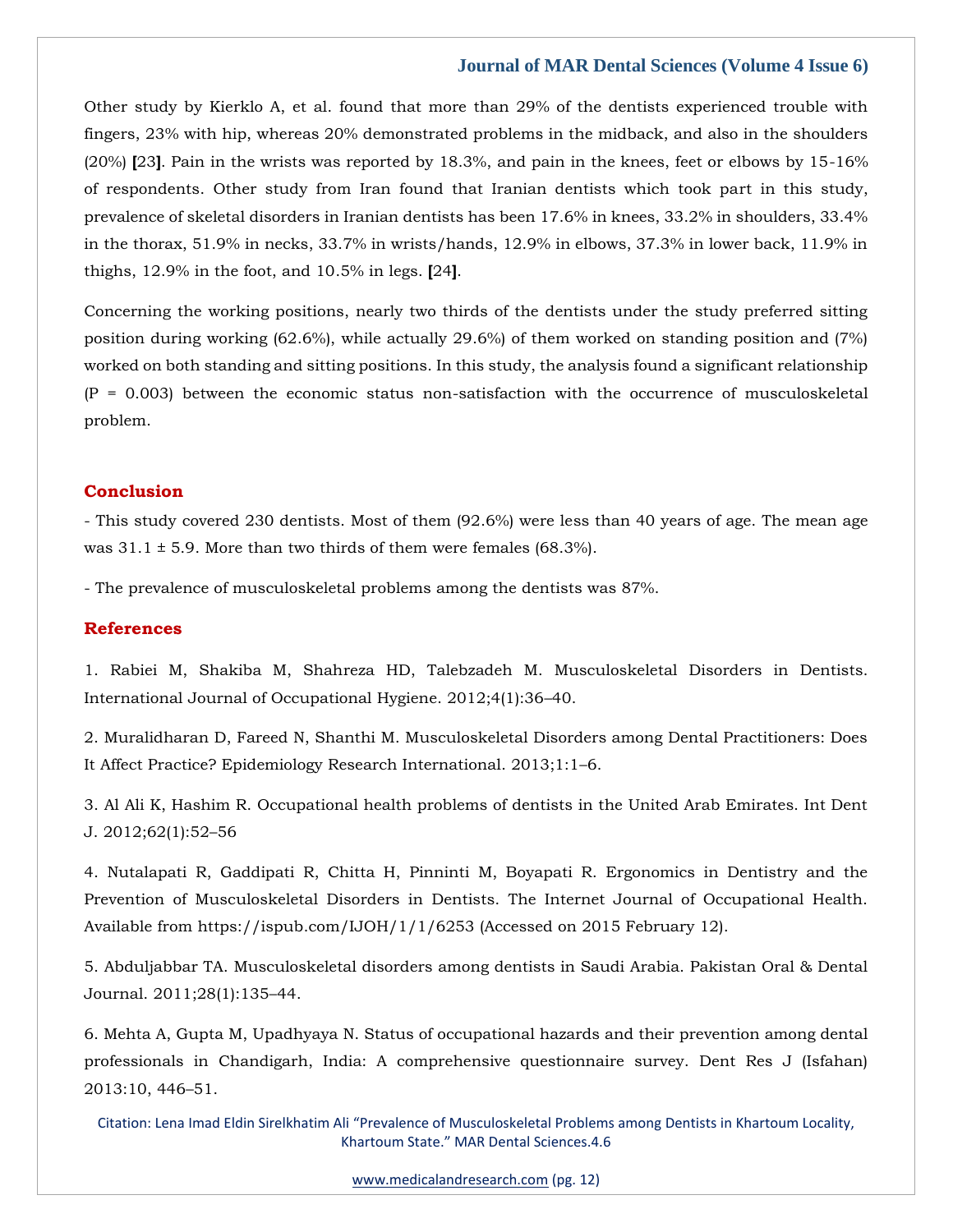7. Alexopoulos [EC, Stathi I-C, Charizani F. Prevalence of musculoskeletal disorders in dentists. BMC](https://www.google.com/search?q=Prevalence+of+musculoskeletal+disorders+in+dentists&sxsrf=APq-WBsxFJKgLviCUByc1zgJOXLndrOdig%3A1645167057670&ei=0UEPYt6lKMrA3LUP1YSpiA4&ved=0ahUKEwie0sXw1Ij2AhVKILcAHVVCCuEQ4dUDCA4&oq=Prevalence+of+musculoskeletal+disorders+in+dentists&gs_lcp=Cgdnd3Mtd2l6EAwyBQgAEIAEMgYIABAWEB46BwgjEOoCECdKBAhBGABKBAhGGABQwgRYwgRgwQ9oAXABeACAAeQDiAHkA5IBAzQtMZgBAKABAaABArABCsABAQ&sclient=gws-wiz)  [Musculoskeletal Disorders. 2004;5:16.](https://www.google.com/search?q=Prevalence+of+musculoskeletal+disorders+in+dentists&sxsrf=APq-WBsxFJKgLviCUByc1zgJOXLndrOdig%3A1645167057670&ei=0UEPYt6lKMrA3LUP1YSpiA4&ved=0ahUKEwie0sXw1Ij2AhVKILcAHVVCCuEQ4dUDCA4&oq=Prevalence+of+musculoskeletal+disorders+in+dentists&gs_lcp=Cgdnd3Mtd2l6EAwyBQgAEIAEMgYIABAWEB46BwgjEOoCECdKBAhBGABKBAhGGABQwgRYwgRgwQ9oAXABeACAAeQDiAHkA5IBAzQtMZgBAKABAaABArABCsABAQ&sclient=gws-wiz)

[8. Nokhostin MR, Zafarmand AH. "Musculoskeletal problem": Its prevalence among Iranian dentists.](https://www.google.com/search?q=Musculoskeletal+problem&sxsrf=APq-WBsj6KbP8pGcad38mLTaCdxhkUTdrg%3A1645167074023&ei=4kEPYqd0nMPctQ-49bSYDw&ved=0ahUKEwin7av41Ij2AhWcIbcAHbg6DfMQ4dUDCA4&oq=Musculoskeletal+problem&gs_lcp=Cgdnd3Mtd2l6EAwyCggAEIAEEIcCEBQyBQgAEIAEMgUIABCABDIFCAAQgAQyBQgAEIAEMgUIABCABDIFCAAQgAQyBQgAEIAEMgUIABCABDIFCAAQgAQ6BwgjEOoCECdKBAhBGABKBAhGGABQ5gZY5gZg3gtoAXABeACAAbEBiAGxAZIBAzAuMZgBAKABAaABArABCsABAQ&sclient=gws-wiz)  [Journal of International Society of Preventive & Community Dentistry. 2016;6\(Suppl 1\):S41-S46.](https://www.google.com/search?q=Musculoskeletal+problem&sxsrf=APq-WBsj6KbP8pGcad38mLTaCdxhkUTdrg%3A1645167074023&ei=4kEPYqd0nMPctQ-49bSYDw&ved=0ahUKEwin7av41Ij2AhWcIbcAHbg6DfMQ4dUDCA4&oq=Musculoskeletal+problem&gs_lcp=Cgdnd3Mtd2l6EAwyCggAEIAEEIcCEBQyBQgAEIAEMgUIABCABDIFCAAQgAQyBQgAEIAEMgUIABCABDIFCAAQgAQyBQgAEIAEMgUIABCABDIFCAAQgAQ6BwgjEOoCECdKBAhBGABKBAhGGABQ5gZY5gZg3gtoAXABeACAAbEBiAGxAZIBAzAuMZgBAKABAaABArABCsABAQ&sclient=gws-wiz)  [doi:10.4103/2231-](https://www.google.com/search?q=Musculoskeletal+problem&sxsrf=APq-WBsj6KbP8pGcad38mLTaCdxhkUTdrg%3A1645167074023&ei=4kEPYqd0nMPctQ-49bSYDw&ved=0ahUKEwin7av41Ij2AhWcIbcAHbg6DfMQ4dUDCA4&oq=Musculoskeletal+problem&gs_lcp=Cgdnd3Mtd2l6EAwyCggAEIAEEIcCEBQyBQgAEIAEMgUIABCABDIFCAAQgAQyBQgAEIAEMgUIABCABDIFCAAQgAQyBQgAEIAEMgUIABCABDIFCAAQgAQ6BwgjEOoCECdKBAhBGABKBAhGGABQ5gZY5gZg3gtoAXABeACAAbEBiAGxAZIBAzAuMZgBAKABAaABArABCsABAQ&sclient=gws-wiz) 0762.181166.

[9. Gupta D, Mathur A, Patil GI, et al. Prevalence of musculoskeletal disorder and alternative medicine](https://www.google.com/search?q=Prevalence+of+musculoskeletal+disorder+and+alternative+medicine+therapies+among+dentists+of+North+India&sxsrf=APq-WBsqjz3OQfRyA9xNYNEljz1-GudIMw%3A1645167095161&ei=90EPYqCoCd-F4t4Pk9OAgAM&ved=0ahUKEwjg_7WC1Yj2AhXfgtgFHZMpADAQ4dUDCA4&oq=Prevalence+of+musculoskeletal+disorder+and+alternative+medicine+therapies+among+dentists+of+North+India&gs_lcp=Cgdnd3Mtd2l6EAwyBwgjEOoCECcyBwgjEOoCECcyBwgjEOoCECcyBwgjEOoCECcyBwgjEOoCECcyBwgjEOoCECcyBwgjEOoCECcyBwgjEOoCECcyBwgjEOoCECcyBwgjEOoCECdKBAhBGABKBAhGGABQvwRYvwRgyQtoAXABeACAAQCIAQCSAQCYAQCgAQGgAQKwAQrAAQE&sclient=gws-wiz)  [therapies among dentists of North India: A descriptive study. Pharmacognosy Research. 2015;7\(4\):350-](https://www.google.com/search?q=Prevalence+of+musculoskeletal+disorder+and+alternative+medicine+therapies+among+dentists+of+North+India&sxsrf=APq-WBsqjz3OQfRyA9xNYNEljz1-GudIMw%3A1645167095161&ei=90EPYqCoCd-F4t4Pk9OAgAM&ved=0ahUKEwjg_7WC1Yj2AhXfgtgFHZMpADAQ4dUDCA4&oq=Prevalence+of+musculoskeletal+disorder+and+alternative+medicine+therapies+among+dentists+of+North+India&gs_lcp=Cgdnd3Mtd2l6EAwyBwgjEOoCECcyBwgjEOoCECcyBwgjEOoCECcyBwgjEOoCECcyBwgjEOoCECcyBwgjEOoCECcyBwgjEOoCECcyBwgjEOoCECcyBwgjEOoCECcyBwgjEOoCECdKBAhBGABKBAhGGABQvwRYvwRgyQtoAXABeACAAQCIAQCSAQCYAQCgAQGgAQKwAQrAAQE&sclient=gws-wiz) [354. 60.](https://www.google.com/search?q=Prevalence+of+musculoskeletal+disorder+and+alternative+medicine+therapies+among+dentists+of+North+India&sxsrf=APq-WBsqjz3OQfRyA9xNYNEljz1-GudIMw%3A1645167095161&ei=90EPYqCoCd-F4t4Pk9OAgAM&ved=0ahUKEwjg_7WC1Yj2AhXfgtgFHZMpADAQ4dUDCA4&oq=Prevalence+of+musculoskeletal+disorder+and+alternative+medicine+therapies+among+dentists+of+North+India&gs_lcp=Cgdnd3Mtd2l6EAwyBwgjEOoCECcyBwgjEOoCECcyBwgjEOoCECcyBwgjEOoCECcyBwgjEOoCECcyBwgjEOoCECcyBwgjEOoCECcyBwgjEOoCECcyBwgjEOoCECcyBwgjEOoCECdKBAhBGABKBAhGGABQvwRYvwRgyQtoAXABeACAAQCIAQCSAQCYAQCgAQGgAQKwAQrAAQE&sclient=gws-wiz)

[10. Valachi B, Valachi K. Mechanisms leading to musculoskeletal disorders in dentistry. J Am Dent](https://www.google.com/search?q=Mechanisms+leading+to+musculoskeletal+disorders+in+dentistry&sxsrf=APq-WBv6vbtK3KP8sd0sfEFi5Hdvb0T8SQ%3A1645167114838&ei=CkIPYpjJMtzA3LUPotCl4AU&ved=0ahUKEwiY9uaL1Yj2AhVcILcAHSJoCVwQ4dUDCA4&oq=Mechanisms+leading+to+musculoskeletal+disorders+in+dentistry&gs_lcp=Cgdnd3Mtd2l6EAwyBQgAEIAEOgcIIxDqAhAnSgQIQRgASgQIRhgAUPoEWPoEYOkKaAFwAHgAgAGTAogBkwKSAQMyLTGYAQCgAQGgAQKwAQrAAQE&sclient=gws-wiz)  [Assoc. 2003 Oct;134\(10\):1344-50.](https://www.google.com/search?q=Mechanisms+leading+to+musculoskeletal+disorders+in+dentistry&sxsrf=APq-WBv6vbtK3KP8sd0sfEFi5Hdvb0T8SQ%3A1645167114838&ei=CkIPYpjJMtzA3LUPotCl4AU&ved=0ahUKEwiY9uaL1Yj2AhVcILcAHSJoCVwQ4dUDCA4&oq=Mechanisms+leading+to+musculoskeletal+disorders+in+dentistry&gs_lcp=Cgdnd3Mtd2l6EAwyBQgAEIAEOgcIIxDqAhAnSgQIQRgASgQIRhgAUPoEWPoEYOkKaAFwAHgAgAGTAogBkwKSAQMyLTGYAQCgAQGgAQKwAQrAAQE&sclient=gws-wiz)

[11. Valachi B, Valachi K. Preventing musculoskeletal disorders in clinical dentistry: strategies to address](https://www.google.com/search?q=Preventing+musculoskeletal+disorders+in+clinical+dentistry&sxsrf=APq-WBtrof8518_wZ86ks5JB6T6p18wGlg%3A1645167133874&ei=HUIPYoL0NPKbmgf2nbrACA&ved=0ahUKEwjC9vCU1Yj2AhXyjeYKHfaODogQ4dUDCA4&oq=Preventing+musculoskeletal+disorders+in+clinical+dentistry&gs_lcp=Cgdnd3Mtd2l6EAwyBQgAEIAEOgcIIxDqAhAnSgQIQRgASgQIRhgAUM8BWM8BYLcJaAFwAXgAgAGeAYgBngGSAQMwLjGYAQCgAQGgAQKwAQrAAQE&sclient=gws-wiz)  [the mechanisms leading to musculoskeletal disorders. J Am Dent Assoc. 2003 Dec;134\(12\):1604-12.](https://www.google.com/search?q=Preventing+musculoskeletal+disorders+in+clinical+dentistry&sxsrf=APq-WBtrof8518_wZ86ks5JB6T6p18wGlg%3A1645167133874&ei=HUIPYoL0NPKbmgf2nbrACA&ved=0ahUKEwjC9vCU1Yj2AhXyjeYKHfaODogQ4dUDCA4&oq=Preventing+musculoskeletal+disorders+in+clinical+dentistry&gs_lcp=Cgdnd3Mtd2l6EAwyBQgAEIAEOgcIIxDqAhAnSgQIQRgASgQIRhgAUM8BWM8BYLcJaAFwAXgAgAGeAYgBngGSAQMwLjGYAQCgAQGgAQKwAQrAAQE&sclient=gws-wiz)

[12. Pîrvu C, Pătraşcu I, Pîrvu D, Ionescu](https://www.google.com/search?q=The+dentist%E2%80%99s+operating+posture+%E2%80%93+ergonomic+aspects&sxsrf=APq-WBtLizXAceV0E7laCV7G7JWyKxV9Pg%3A1645167149401&ei=LUIPYveNGKLtz7sP88i-4As&ved=0ahUKEwi32KSc1Yj2AhWi9nMBHXOkD7wQ4dUDCA4&oq=The+dentist%E2%80%99s+operating+posture+%E2%80%93+ergonomic+aspects&gs_lcp=Cgdnd3Mtd2l6EAwyCAghEBYQHRAeOgcIIxDqAhAnSgQIQRgASgQIRhgAUNQCWNQCYKAKaAFwAHgAgAGoAYgBqAGSAQMwLjGYAQCgAQGgAQKwAQrAAQE&sclient=gws-wiz) C. The dentist's operating posture – ergonomic aspects. Journal [of Medicine and Life. 2014;7\(2\):177-182.](https://www.google.com/search?q=The+dentist%E2%80%99s+operating+posture+%E2%80%93+ergonomic+aspects&sxsrf=APq-WBtLizXAceV0E7laCV7G7JWyKxV9Pg%3A1645167149401&ei=LUIPYveNGKLtz7sP88i-4As&ved=0ahUKEwi32KSc1Yj2AhWi9nMBHXOkD7wQ4dUDCA4&oq=The+dentist%E2%80%99s+operating+posture+%E2%80%93+ergonomic+aspects&gs_lcp=Cgdnd3Mtd2l6EAwyCAghEBYQHRAeOgcIIxDqAhAnSgQIQRgASgQIRhgAUNQCWNQCYKAKaAFwAHgAgAGoAYgBqAGSAQMwLjGYAQCgAQGgAQKwAQrAAQE&sclient=gws-wiz)

[13. Ng A, Hayes MJ, Polster A. Musculoskeletal Disorders and Working Posture among Dental and Oral](https://www.google.com/search?q=Musculoskeletal+Disorders+and+Working+Posture+among+Dental+and+Oral+Health+Students&sxsrf=APq-WBuAzqn-jppvl2QyZzKh3GYZGYOgzQ%3A1645167164404&ei=PEIPYuKMGNWq4t4Pw8-c8Ao&ved=0ahUKEwjimrij1Yj2AhVVldgFHcMnB64Q4dUDCA4&oq=Musculoskeletal+Disorders+and+Working+Posture+among+Dental+and+Oral+Health+Students&gs_lcp=Cgdnd3Mtd2l6EAwyBQgAEIAEOgcIIxDqAhAnSgQIQRgASgQIRhgAUNkEWNkEYI8LaAFwAXgAgAHtAogB7QKSAQMzLTGYAQCgAQGgAQKwAQrAAQE&sclient=gws-wiz)  [Health Students. Leggat PA, Smith DR, eds. Healthcare. 2016;4\(1\):13.](https://www.google.com/search?q=Musculoskeletal+Disorders+and+Working+Posture+among+Dental+and+Oral+Health+Students&sxsrf=APq-WBuAzqn-jppvl2QyZzKh3GYZGYOgzQ%3A1645167164404&ei=PEIPYuKMGNWq4t4Pw8-c8Ao&ved=0ahUKEwjimrij1Yj2AhVVldgFHcMnB64Q4dUDCA4&oq=Musculoskeletal+Disorders+and+Working+Posture+among+Dental+and+Oral+Health+Students&gs_lcp=Cgdnd3Mtd2l6EAwyBQgAEIAEOgcIIxDqAhAnSgQIQRgASgQIRhgAUNkEWNkEYI8LaAFwAXgAgAHtAogB7QKSAQMzLTGYAQCgAQGgAQKwAQrAAQE&sclient=gws-wiz)

[14. 17. Prudhvi K, Murthy K R. Self-reported musculoskeletal pain among dentists in Visakhapatnam:](https://www.google.com/search?q=Self-reported+musculoskeletal+pain+among+dentists+in+Visakhapatnam&sxsrf=APq-WBsg2ct-R01aru66Rl6QzUt5M5X2zg%3A1645167359579&ei=_0IPYvPoIrrB3LUPiPmgyAg&ved=0ahUKEwiz5MCA1oj2AhW6ILcAHYg8CIkQ4dUDCA4&oq=Self-reported+musculoskeletal+pain+among+dentists+in+Visakhapatnam&gs_lcp=Cgdnd3Mtd2l6EAw6BwgjEOoCECdKBAhBGABKBAhGGABQRVhFYM4LaAFwAHgAgAHLAYgBywGSAQMyLTGYAQCgAQGgAQKwAQrAAQE&sclient=gws-wiz)  [A 12-month prevalence study. Indian J Dent Res 2016;27:348-52.](https://www.google.com/search?q=Self-reported+musculoskeletal+pain+among+dentists+in+Visakhapatnam&sxsrf=APq-WBsg2ct-R01aru66Rl6QzUt5M5X2zg%3A1645167359579&ei=_0IPYvPoIrrB3LUPiPmgyAg&ved=0ahUKEwiz5MCA1oj2AhW6ILcAHYg8CIkQ4dUDCA4&oq=Self-reported+musculoskeletal+pain+among+dentists+in+Visakhapatnam&gs_lcp=Cgdnd3Mtd2l6EAw6BwgjEOoCECdKBAhBGABKBAhGGABQRVhFYM4LaAFwAHgAgAHLAYgBywGSAQMyLTGYAQCgAQGgAQKwAQrAAQE&sclient=gws-wiz)

[15. Desai MJ, Saini V, Saini S. Myofascial Pain Syndrome: A Treatment Review. Pain and Therapy.](https://www.google.com/search?q=Myofascial+Pain+Syndrome%3A+A+Treatment+Review&sxsrf=APq-WBuX7X01zRM6jXPzPfuXTxFH2Ee2Jw%3A1645167373638&ei=DUMPYvOjJtKb4t4P98CBkAM&ved=0ahUKEwiz3pqH1oj2AhXSjdgFHXdgADIQ4dUDCA4&oq=Myofascial+Pain+Syndrome%3A+A+Treatment+Review&gs_lcp=Cgdnd3Mtd2l6EAwyBggAEBYQHjoHCCMQ6gIQJ0oECEEYAEoECEYYAFC6AVi6AWCSCWgBcAF4AIABpwGIAacBkgEDMC4xmAEAoAEBoAECsAEKwAEB&sclient=gws-wiz)  [2013;2\(1\):21-36.](https://www.google.com/search?q=Myofascial+Pain+Syndrome%3A+A+Treatment+Review&sxsrf=APq-WBuX7X01zRM6jXPzPfuXTxFH2Ee2Jw%3A1645167373638&ei=DUMPYvOjJtKb4t4P98CBkAM&ved=0ahUKEwiz3pqH1oj2AhXSjdgFHXdgADIQ4dUDCA4&oq=Myofascial+Pain+Syndrome%3A+A+Treatment+Review&gs_lcp=Cgdnd3Mtd2l6EAwyBggAEBYQHjoHCCMQ6gIQJ0oECEEYAEoECEYYAFC6AVi6AWCSCWgBcAF4AIABpwGIAacBkgEDMC4xmAEAoAEBoAECsAEKwAEB&sclient=gws-wiz)

[16. Laulan J, Fouquet B, Rodaix C, Jauffret P, Roquelaure Y, Descatha A. Thoracic outlet syndrome:](https://www.google.com/search?q=Thoracic+outlet+syndrome%3A+definition%2C+aetiological+factors%2C+diagnosis%2C+management+and+occupational+impact&sxsrf=APq-WBucdzIuNUyIIofBfj_Pteyh7U5-EQ%3A1645167444151&ei=VEMPYpbvCKOWseMPj6-l2AI&ved=0ahUKEwiW6eqo1oj2AhUjS2wGHY9XCSsQ4dUDCA4&oq=Thoracic+outlet+syndrome%3A+definition%2C+aetiological+factors%2C+diagnosis%2C+management+and+occupational+impact&gs_lcp=Cgdnd3Mtd2l6EAwyBwgjEOoCECcyBwgjEOoCECcyBwgjEOoCECcyBwgjEOoCECcyBwgjEOoCECcyBwgjEOoCECcyBwgjEOoCECcyBwgjEOoCECcyBwgjEOoCECcyBwgjEOoCECdKBAhBGABKBAhGGABQlwFYlwFgygdoAXABeACAAQCIAQCSAQCYAQCgAQGgAQKwAQrAAQE&sclient=gws-wiz)  [definition, aetiological factors, diagnosis, management and occupational impact. Journal of](https://www.google.com/search?q=Thoracic+outlet+syndrome%3A+definition%2C+aetiological+factors%2C+diagnosis%2C+management+and+occupational+impact&sxsrf=APq-WBucdzIuNUyIIofBfj_Pteyh7U5-EQ%3A1645167444151&ei=VEMPYpbvCKOWseMPj6-l2AI&ved=0ahUKEwiW6eqo1oj2AhUjS2wGHY9XCSsQ4dUDCA4&oq=Thoracic+outlet+syndrome%3A+definition%2C+aetiological+factors%2C+diagnosis%2C+management+and+occupational+impact&gs_lcp=Cgdnd3Mtd2l6EAwyBwgjEOoCECcyBwgjEOoCECcyBwgjEOoCECcyBwgjEOoCECcyBwgjEOoCECcyBwgjEOoCECcyBwgjEOoCECcyBwgjEOoCECcyBwgjEOoCECcyBwgjEOoCECdKBAhBGABKBAhGGABQlwFYlwFgygdoAXABeACAAQCIAQCSAQCYAQCgAQGgAQKwAQrAAQE&sclient=gws-wiz)  [Occupational Rehabilitation. 2011;21\(3\):366-373.](https://www.google.com/search?q=Thoracic+outlet+syndrome%3A+definition%2C+aetiological+factors%2C+diagnosis%2C+management+and+occupational+impact&sxsrf=APq-WBucdzIuNUyIIofBfj_Pteyh7U5-EQ%3A1645167444151&ei=VEMPYpbvCKOWseMPj6-l2AI&ved=0ahUKEwiW6eqo1oj2AhUjS2wGHY9XCSsQ4dUDCA4&oq=Thoracic+outlet+syndrome%3A+definition%2C+aetiological+factors%2C+diagnosis%2C+management+and+occupational+impact&gs_lcp=Cgdnd3Mtd2l6EAwyBwgjEOoCECcyBwgjEOoCECcyBwgjEOoCECcyBwgjEOoCECcyBwgjEOoCECcyBwgjEOoCECcyBwgjEOoCECcyBwgjEOoCECcyBwgjEOoCECcyBwgjEOoCECdKBAhBGABKBAhGGABQlwFYlwFgygdoAXABeACAAQCIAQCSAQCYAQCgAQGgAQKwAQrAAQE&sclient=gws-wiz)

[17. Liu C, Huang C-C, Hsu C-C, et al. Higher risk for cervical herniated intervertebral disc in physicians:](https://www.google.com/search?q=Higher+risk+for+cervical+herniated+intervertebral+disc+in+physicians&sxsrf=APq-WBvR1zM-1-qGKqoKp3Z7Uz_Q1R9znA%3A1645167458298&ei=YkMPYvDJEfiWseMPs5GnQA&ved=0ahUKEwjwgsqv1oj2AhV4S2wGHbPICQgQ4dUDCA4&oq=Higher+risk+for+cervical+herniated+intervertebral+disc+in+physicians&gs_lcp=Cgdnd3Mtd2l6EAw6BwgjEOoCECdKBAhBGABKBAhGGABQ9wRY9wRgxgpoAXABeACAAb0CiAG9ApIBAzMtMZgBAKABAaABArABCsABAQ&sclient=gws-wiz)  [A retrospective nationwide population-based cohort study with claims analysis. Yule. S, ed. Medicine.](https://www.google.com/search?q=Higher+risk+for+cervical+herniated+intervertebral+disc+in+physicians&sxsrf=APq-WBvR1zM-1-qGKqoKp3Z7Uz_Q1R9znA%3A1645167458298&ei=YkMPYvDJEfiWseMPs5GnQA&ved=0ahUKEwjwgsqv1oj2AhV4S2wGHbPICQgQ4dUDCA4&oq=Higher+risk+for+cervical+herniated+intervertebral+disc+in+physicians&gs_lcp=Cgdnd3Mtd2l6EAw6BwgjEOoCECdKBAhBGABKBAhGGABQ9wRY9wRgxgpoAXABeACAAb0CiAG9ApIBAzMtMZgBAKABAaABArABCsABAQ&sclient=gws-wiz)  [2016;95\(41\):e5055.](https://www.google.com/search?q=Higher+risk+for+cervical+herniated+intervertebral+disc+in+physicians&sxsrf=APq-WBvR1zM-1-qGKqoKp3Z7Uz_Q1R9znA%3A1645167458298&ei=YkMPYvDJEfiWseMPs5GnQA&ved=0ahUKEwjwgsqv1oj2AhV4S2wGHbPICQgQ4dUDCA4&oq=Higher+risk+for+cervical+herniated+intervertebral+disc+in+physicians&gs_lcp=Cgdnd3Mtd2l6EAw6BwgjEOoCECdKBAhBGABKBAhGGABQ9wRY9wRgxgpoAXABeACAAb0CiAG9ApIBAzMtMZgBAKABAaABArABCsABAQ&sclient=gws-wiz)

[18. Gaowgzeh RA, Chevidikunnan MF, Al Saif A, El-Gendy S, Karrouf G, Al Senany S. Prevalence of and](https://www.google.com/search?q=Prevalence+of+and+risk+factors+for+low+back+pain+among+dentists&sxsrf=APq-WBuJsryj1lB17ncgdqXj3YVXZW149w%3A1645167472732&ei=cEMPYpOiLLWNseMP4u2oqAs&ved=0ahUKEwiTmru21oj2AhW1RmwGHeI2CrUQ4dUDCA4&oq=Prevalence+of+and+risk+factors+for+low+back+pain+among+dentists&gs_lcp=Cgdnd3Mtd2l6EAwyBQgAEIAEOgcIIxDqAhAnSgQIQRgASgQIRhgAULQGWLQGYM8KaAFwAXgAgAGUAYgBlAGSAQMwLjGYAQCgAQGgAQKwAQrAAQE&sclient=gws-wiz)  [risk factors for low back pain among dentists. Journal of Physical Therapy Science. 2015;27\(9\):2803-](https://www.google.com/search?q=Prevalence+of+and+risk+factors+for+low+back+pain+among+dentists&sxsrf=APq-WBuJsryj1lB17ncgdqXj3YVXZW149w%3A1645167472732&ei=cEMPYpOiLLWNseMP4u2oqAs&ved=0ahUKEwiTmru21oj2AhW1RmwGHeI2CrUQ4dUDCA4&oq=Prevalence+of+and+risk+factors+for+low+back+pain+among+dentists&gs_lcp=Cgdnd3Mtd2l6EAwyBQgAEIAEOgcIIxDqAhAnSgQIQRgASgQIRhgAULQGWLQGYM8KaAFwAXgAgAGUAYgBlAGSAQMwLjGYAQCgAQGgAQKwAQrAAQE&sclient=gws-wiz) [2806.](https://www.google.com/search?q=Prevalence+of+and+risk+factors+for+low+back+pain+among+dentists&sxsrf=APq-WBuJsryj1lB17ncgdqXj3YVXZW149w%3A1645167472732&ei=cEMPYpOiLLWNseMP4u2oqAs&ved=0ahUKEwiTmru21oj2AhW1RmwGHeI2CrUQ4dUDCA4&oq=Prevalence+of+and+risk+factors+for+low+back+pain+among+dentists&gs_lcp=Cgdnd3Mtd2l6EAwyBQgAEIAEOgcIIxDqAhAnSgQIQRgASgQIRhgAULQGWLQGYM8KaAFwAXgAgAGUAYgBlAGSAQMwLjGYAQCgAQGgAQKwAQrAAQE&sclient=gws-wiz)

[19. Gupta A, Ankola AV, Hebbal M. Dental ergonomics to combat musculoskeletal disorders: a review.](https://www.google.com/search?q=Dental+ergonomics+to+combat+musculoskeletal+disorders&sxsrf=APq-WBt65REo0y8eSMvWky996tiHWmiEMg%3A1645167538833&ei=skMPYsjDMq-dseMP3oScsAg&ved=0ahUKEwjI5P3V1oj2AhWvTmwGHV4CB4YQ4dUDCA4&oq=Dental+ergonomics+to+combat+musculoskeletal+disorders&gs_lcp=Cgdnd3Mtd2l6EAwyBggAEBYQHjoHCCMQ6gIQJ0oECEEYAEoECEYYAFC8Ali8AmDLCGgBcAF4AIAB9gGIAfYBkgEDMi0xmAEAoAEBoAECsAEKwAEB&sclient=gws-wiz)  [Int J Occup Saf Ergon. 2013;19\(4\):561-71.](https://www.google.com/search?q=Dental+ergonomics+to+combat+musculoskeletal+disorders&sxsrf=APq-WBt65REo0y8eSMvWky996tiHWmiEMg%3A1645167538833&ei=skMPYsjDMq-dseMP3oScsAg&ved=0ahUKEwjI5P3V1oj2AhWvTmwGHV4CB4YQ4dUDCA4&oq=Dental+ergonomics+to+combat+musculoskeletal+disorders&gs_lcp=Cgdnd3Mtd2l6EAwyBggAEBYQHjoHCCMQ6gIQJ0oECEEYAEoECEYYAFC8Ali8AmDLCGgBcAF4AIAB9gGIAfYBkgEDMi0xmAEAoAEBoAECsAEKwAEB&sclient=gws-wiz)

Citation: Lena Imad Eldin Sirelkhatim Ali "Prevalence of Musculoskeletal Problems among Dentists in Khartoum Locality, Khartoum State." MAR Dental Sciences.4.6

[www.medicalandresearch.com](http://www.medicalandresearch.com/) (pg. 13)